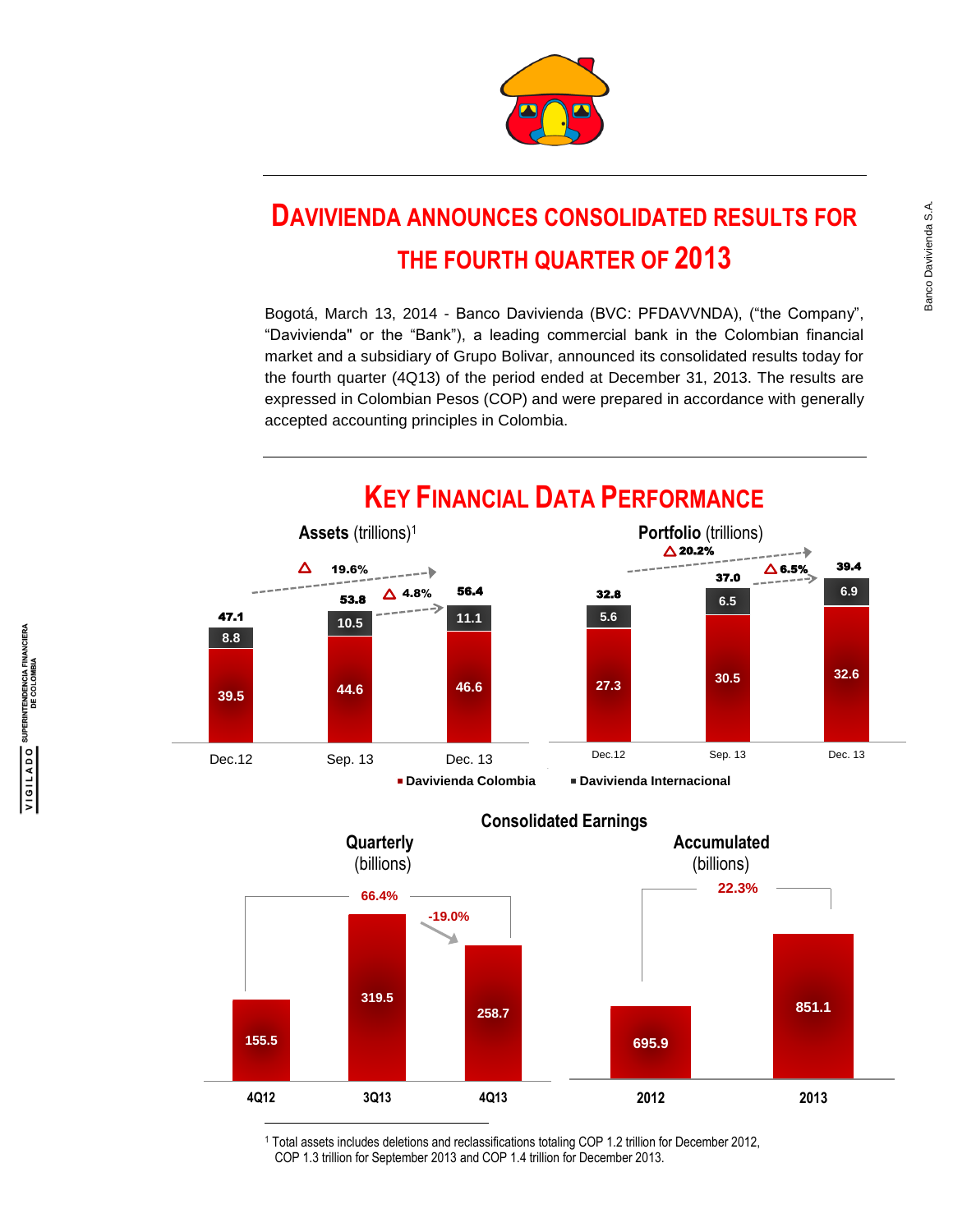

# **MAIN CONSOLIDATED RESULTS FOURTH QUARTER 2013 (4Q13)**

- Accumulated net profit for 2013 totaled COP 851.1 billion, 22.3% more than 2012, mainly due to the COP 95.0 billion contribution of the new foreign subsidiaries<sup>2</sup>, which were included only for the month of December in 2012. Net profit for 4Q13 was COP 258.7 billion, which is 19.0% lower than 3Q13 and 66.4% higher compared to the same quarter of 2012.
- NIM<sup>3</sup> closed at 7.0%, 23 basis points below the figure recorded in the previous quarter and 80 basis points less than in 4Q12. The efficiency indicator stood at 53.8%, 90 basis points below that recorded during the previous quarter.
- Net profit per share **<sup>4</sup>** at the end of 4Q13 was COP 488.4, a 17.6% increase compared to 4Q12.
- At the end of 2013, assets amounted to COP 56.4 trillion, which is 4.8% higher than 3Q13 and 19.6% more than 4Q12. As part of these assets, net loan portfolio**<sup>5</sup>** represented 69.9%, investments 6 made up 14.1% and cash 8.9%.
- The gross loan portfolio closed at COP 41.1 trillion, increasing 6.2% compared to 3Q13, and 19.4% compared to 4Q12, where growth of the mortgage portfolio stood out with a 40.6% increase compared to 4Q12; the international loan portfolio, grew 22.6% compared to the same quarter of the previous year.
- The delinquent portfolio quality indicator**<sup>7</sup>** was 1.63%, 20 basis points below the indicator reported in 4Q12. Portfolio provisions in the amount of COP 1.7 trillion, resulted in coverage of 255.0%.
- The provisions expense was COP 135.1 billion, a decrease of 38.2% compared to the 3Q13 and 38.3% compared to 4Q12.
- Accumulated profitability for 2013, measured over average assets, went from 1.78% in 2012 and 1.52% in 3Q13 to 1.65% in 2013.
- Equity reached COP 6.1 trillion, which is 4.3% compared to 3Q13 and a 13.7% increase compared to 4Q12. Return on Average Equity (ROAE)<sup>8</sup> at December 2013 was 15.1% compared to the 13.5% reported in 3Q13 and 13.6% in December of the previous year.

<sup>2</sup> El Salvador, Costa Rica and Honduras.

<sup>&</sup>lt;sup>3</sup> NIM: Accumulated gross financial margin (12 months) / average earning assets.

<sup>4</sup> Net profit per share in Banco Davivienda S.A.

<sup>5</sup> Net loan portfolio: gross loan portfolio – provisions.

<sup>6</sup> Investments after valuation and devaluation.

<sup>7</sup> Nonperforming loans > 90 days.

 $8$  ROAE = net income (12 months) / average equity.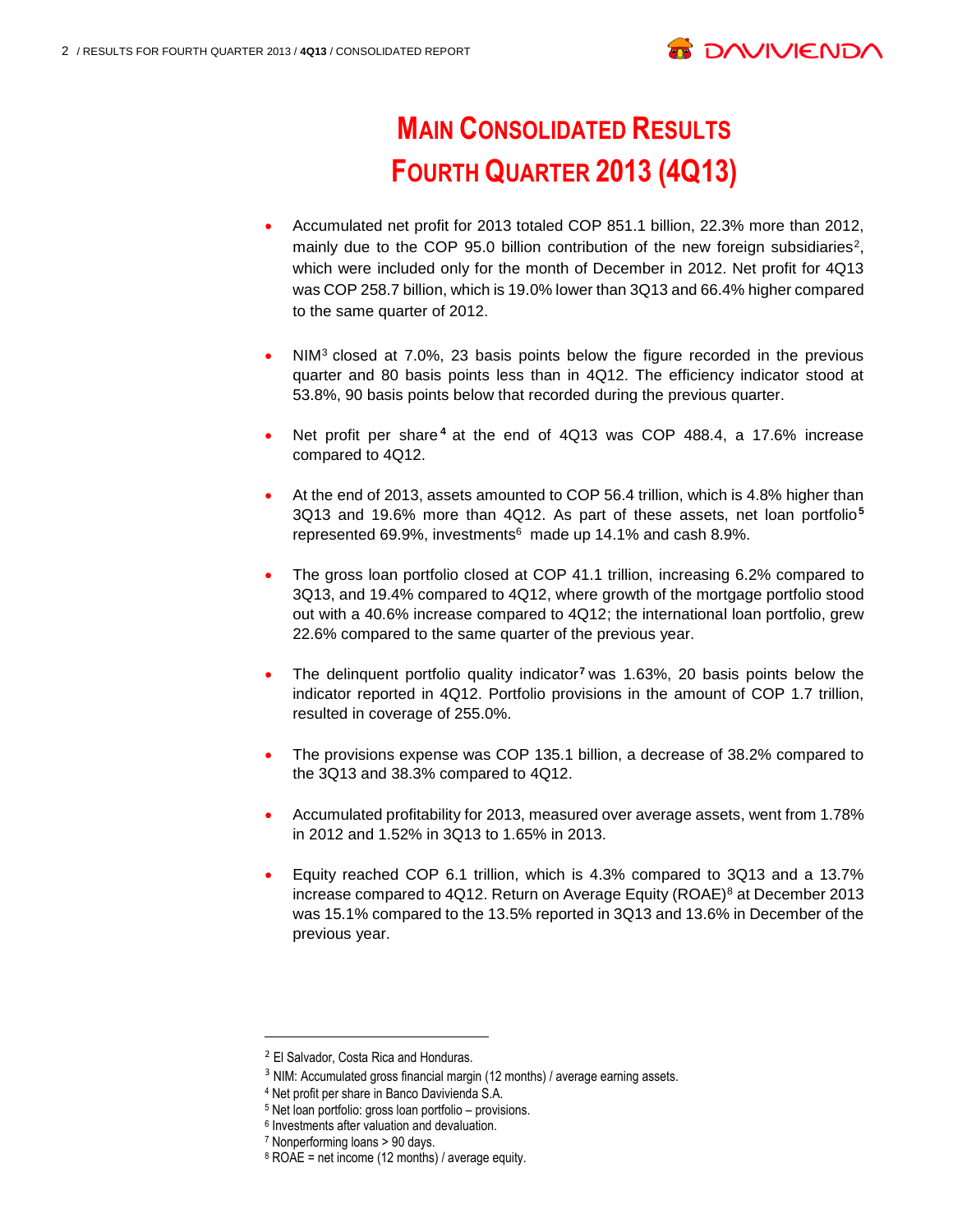

- Funding sources**<sup>9</sup>** were COP 47.0 trillion, resulting in a portfolio to funding source ratio**<sup>10</sup>** of 83.8%, 131 basis points more than 3Q13.
- At the end of December 2013, Davivienda was operating in 6 countries, with 6.6 million clients **<sup>11</sup>** , 16.4 thousand employees, 744 offices, 1,996 ATMs and approximately 5.3 thousand banking correspondents through DaviPlata.

## **HIGHLIGHTS FOR THE QUARTER**

## First Year of Operations of the Foreign Subsidiaries

Davivienda consolidated its presence in Central America, following a year of acquisitions in El Salvador, Costa Rica and Honduras. We integrated Corporate Governance, strengthened our brand and gained market share.

The net loan portfolio grew 12.2%<sup>12</sup> compared to December 2012, going from USD 3.3<sup>13</sup> billion to USD 3.7 billion. Deposits grew 17.0%, going from USD 3.4 billion in December 2012 to USD 4 billion at the end of 2013. Finally, accumulated earnings at the end of 2013 amounted to USD 65 million.



## DaviPlata Extended Nationwide Coverage

At the end of the quarter, DaviPlata extended its nationwide coverage and it can now be used via the top four cell phone providers in Colombia.

<sup>9</sup> Funding sources = total deposits + bonds + institutional loans.

<sup>10</sup> Ratio: net loan portfolio / (total deposits + bonds + institutional loans).

<sup>11</sup> This includes 1.8 million DaviPlata customers.

<sup>&</sup>lt;sup>12</sup> These figures are based on local accounting and include Davivienda Panama.

<sup>&</sup>lt;sup>13</sup> Exchange rate as at December 2013: USD 20.6 Lempiras and USD/501.41 Colones.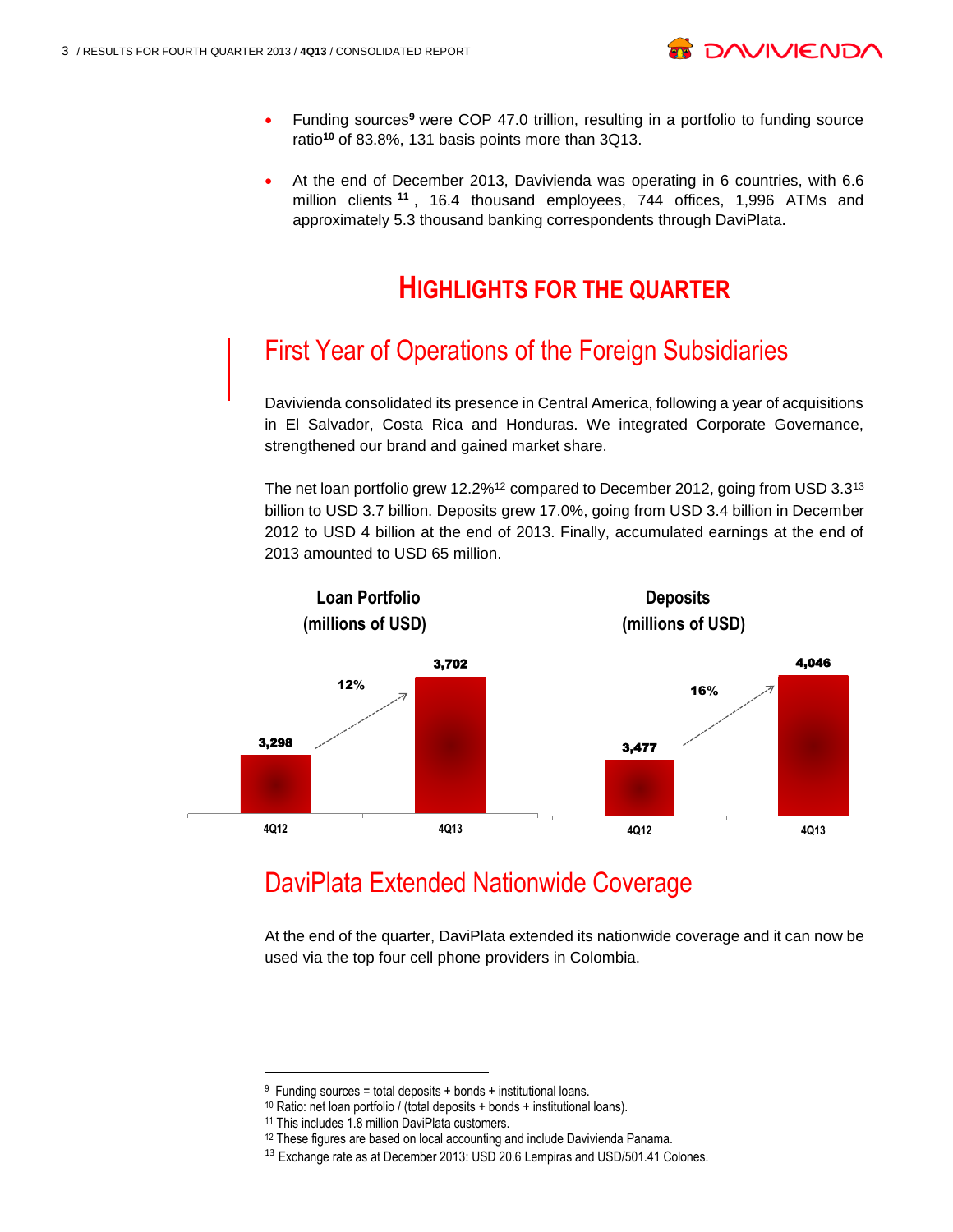**DAVIPLATA 2013**   $(\ )$ • **Transactions(1)** = 41.6 million • **Amount(2)** =  $$2.0$  trillion • **Clients** = 1.9 million **2012**  • **Transactions(1)** = 4.7 million  $\cdot$  **Amount(2)** = \$334 billion • **Clients** = 850 thousand **2011** • **Transactions(1)** = 2.3 million  $\cdot$  **Amount(2)** = \$43 billion • **Clients** = 500 thousand

DaviPlata ended 2013 with nearly 1.9 million customers and 5.3 thousand banking correspondents, operating in 835 municipalities in Colombia.

### Bond Issuance Program

Davivienda continues to be a major player in the private debt market in Colombia. In December 2013, COP 400 billion ordinary bonds were issued, with a demand of 2.1 times the amount offered.

On the other hand, El Salvador issued ordinary bonds on the local market for USD 43.3 million in November 2013 and USD 30.0 million in December.

## **Cultivarte**

Cultivarte is a program developed in various towns in partnership with local and state governments, through which services are provided for children, young adults and families in order to encourage them to use their free time in healthy, enriching activities. At the end of 4Q13, it reached an average of 1,280 users per day at its 8 branches, and a constant monitoring of 862 children. In 2014, Davivienda will open 20 new branches of Cultivarte nationwide.

## Financial Education

As at December 2013, the Internet portal, *Mis Finanzas en Casa* (My Home Finances), had 37 thousand persons enrolled, 12.5 thousand family groups created, 83 thousand courses begun and 38.5 thousand courses completed.

During the quarter, the contest entitled: *It's Better to Learn to Properly do Accounts* was developed, in which a home will be raffled to the winner of the Family Groups that complete all the courses on the portal by May 15, 2014.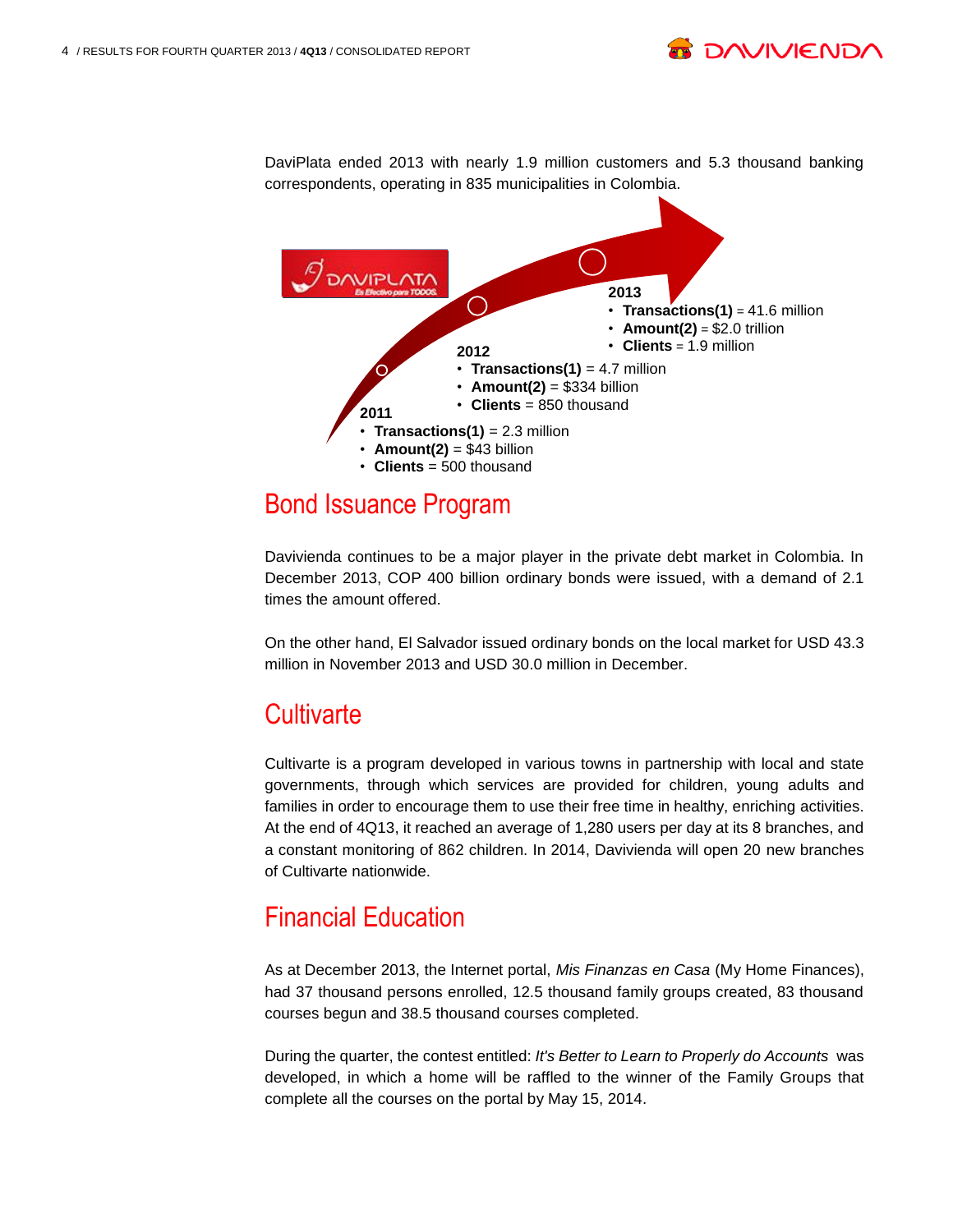

The purpose of the financial education strategy for 2014 was to develop differential strategies for the Mortgage, Vehicle and Credit Card lines of business, for customers to learn good practices for the management of their personal and family finances.

## **MAIN BUSINESS RESULTS IN COLOMBIA**

## **Mortgages**

Mortgage loan disbursements closed at COP 1.1 billion, maintaining the same level reported in the previous quarter and growing by 60.1% compared to 4Q12. Accumulated mortgage loan disbursements grew 51.1%.

In low-income housing, loan disbursements increased by 4.0%, compared to 3Q13 and 47.7% compared to 4Q12, allowing Davivienda to maintain its leadership in financing this sector, with a  $36.0\%$  share<sup>14.</sup>

In relation to the housing fair held in 2Q13, Davivienda ended the year with the approval of COP 1.4 trillion and a disbursement of more than COP 779.8 billion, which means a 43.7% increase compared to the figure for the previous quarter.

### Commercial Loans

Construction loan disbursements amounted to COP 604 billion, up 27.9% compared to 3Q13 and 83.9% compared to 4Q12. Accumulated disbursements for the year increased by 62.3%.

In 4Q13, Davivienda financed 4 thousand more homes from the government's 100 thousand free homes program, ending the year with the financing of more than 26 thousand homes.

In the fourth quarter of 2013, SME loan disbursements amounted to COP 756 billion, up 11.5% compared to 3Q12 and 0.7% compared to 4Q12. Accumulated disbursements for the year increased by 10.5%.

The balance of the corporate loan portfolio grew by 6.6% compared to 3Q13 and 19.0% compared to 4Q12, with notable results in the coffee, telecommunications, gas an engineering, and civil works sectors, which showed the largest disbursements for the quarter.

Finally, the growth of the commercial loan portfolio of foreign subsidiaries was 5.3% compared to 3Q13 and 24.2% compared to 4Q12.

<sup>14</sup> Source: Report by Asobancaria as at December 2013.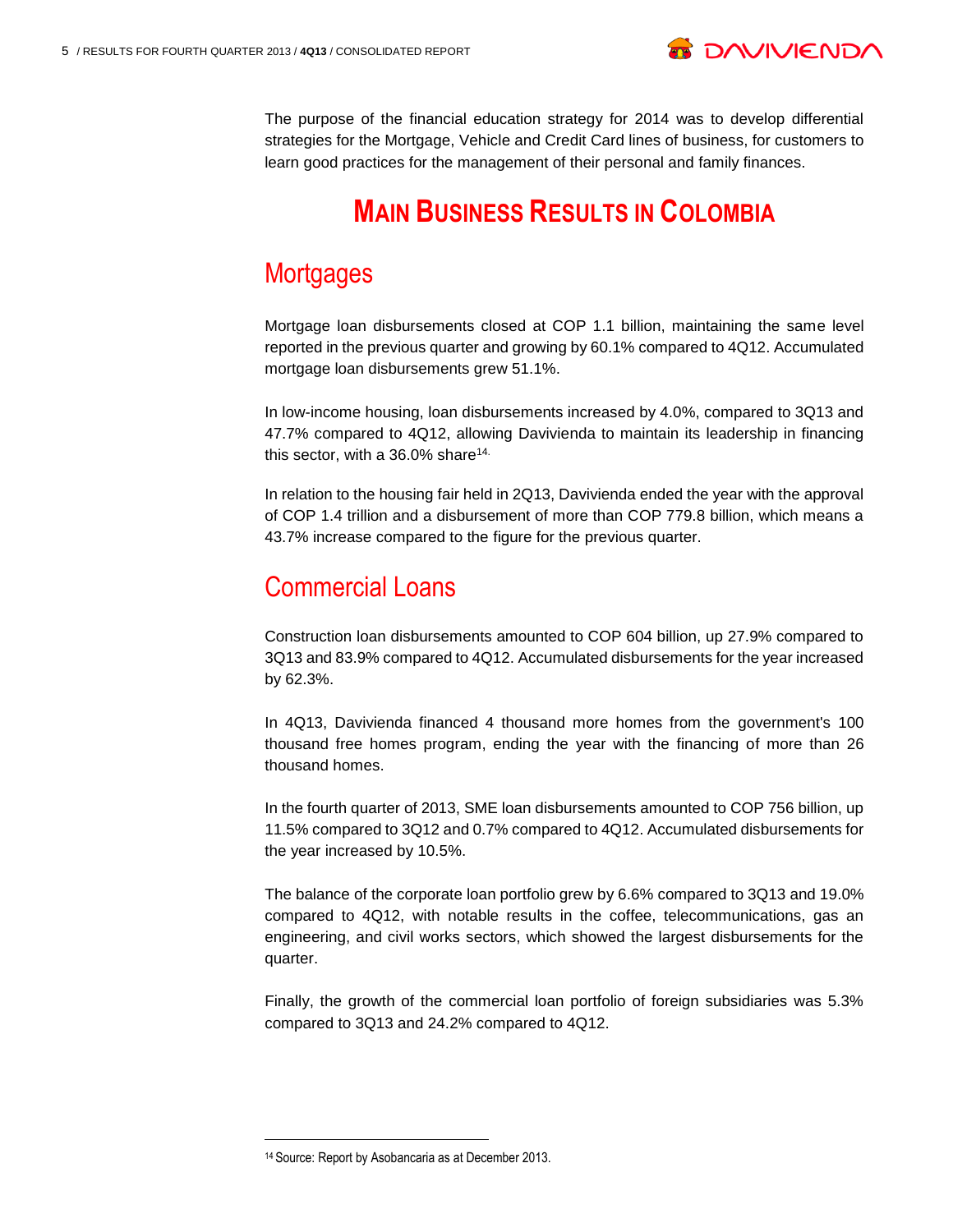

### Consumer Loans

Davivienda continues to be focused on the payroll loan strategy, achieving disbursements of COP 511 billion in 4Q13, thus growing 12.3% compared to 4Q12 and 6.3% year to date.

During 4Q13, consumer loan disbursements totaled COP 2.9 trillion, representing growth of 3.3% compared to 3Q13, and 5.0% as compared to 4Q12. Accumulated disbursements for the year increased by 1.6%.

Credit card use amounted to COP 1.7 trillion, 6.7% higher compared to the previous quarter.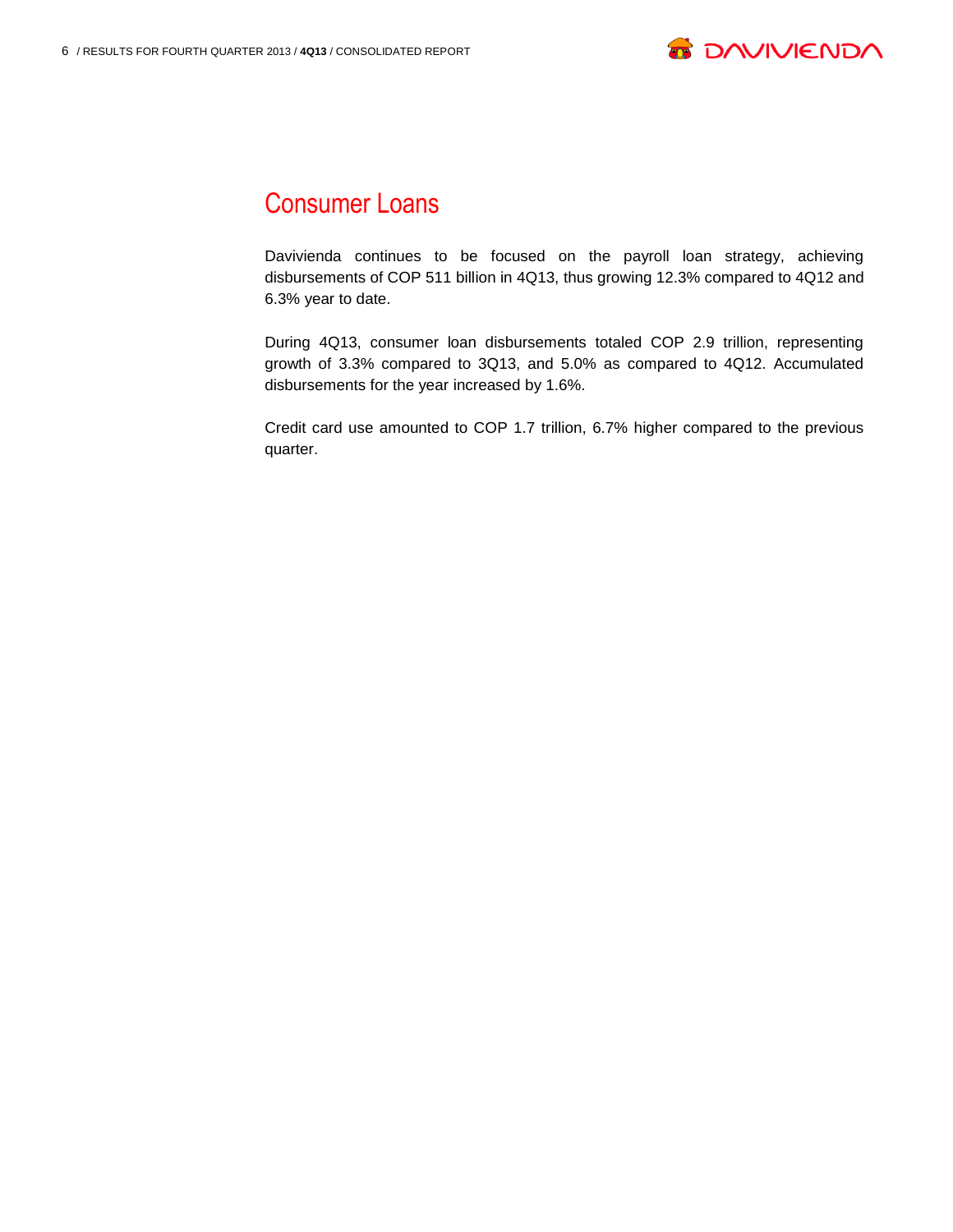

56.4

## **BALANCE SHEET**

#### Assets

Assets as at December 2013 totaled COP 56.4 trillion, explained primarily by the increase of the net loan portfolio, which represented 69.9% of the total assets, and grew 6.5% compared to 3Q13 and 20.2% compared to 4Q12.

Consolidated ROAA<sup>15</sup> at the close of 4Q13 was 1.65% compared to 1.52% reported in 3Q13 and 1.78% in 4Q12.

|                         |           |                     |         |         | 53.8    | JU.T      |
|-------------------------|-----------|---------------------|---------|---------|---------|-----------|
|                         |           |                     | 47.1    |         | 4.6     | 5.0       |
|                         |           | <b>Consolidated</b> | 4.2     |         | 8.0     | 7.9       |
|                         | $Q/Q$ (%) | $Y/Y$ (%)           | 6.2     |         |         |           |
| Cash                    | 9.8       | 17.7                |         |         |         |           |
| <b>Investments, net</b> | $-1.4$    | 28.3                |         |         |         |           |
| Loans, net              | 6.5       | 20.2                | 32.8    |         | 37.0    | 39.4      |
| Other assets (16)       | $-3.9$    | 3.5                 |         |         |         |           |
| <b>Assets</b>           | 4.8       | 19.6                |         |         |         |           |
|                         |           |                     | 3.9     |         | 4.2     | 4.0       |
|                         |           |                     | Dec. 12 |         | Sep. 13 | Dec. 13   |
|                         |           | <b>ROAA</b>         | 1.78%   |         | 1.52%   | 1.65%     |
| <b>Assets</b>           |           | Dec. 12             | Sep. 13 | Dec. 13 | Q/Q (%) | $Y/Y$ (%) |
| Colombia                |           | 39.5                | 44.6    | 46.6    | 4.4     | 18.1      |
| International (17)      |           | 8.8                 | 10.5    | 11.1    | 6.4     | 26.0      |

#### **Changes in Consolidated Assets (trillions)**

26.0% of the growth in international subsidiary assets in 2013 compared to 2012 was due to the exchange rate differential (16.5%) and organic growth (9.5%).

## Cash and Interbank Loans

Consolidated cash at the end of December 2013 was COP 5.0 trillion, mainly due to the 8.7% increase in Colombia compared to 3Q13 and 24.9% compared to 4Q12.

<sup>15</sup> ROAA = net income (12 months) / average assets.

<sup>16</sup> Other assets include: property, plant and equipment; goods received in payment, net; prepaid expenses and deferred charges; goodwill; and others.

<sup>17</sup> Davivienda International includes: El Salvador, Costa Rica, Panama and Honduras.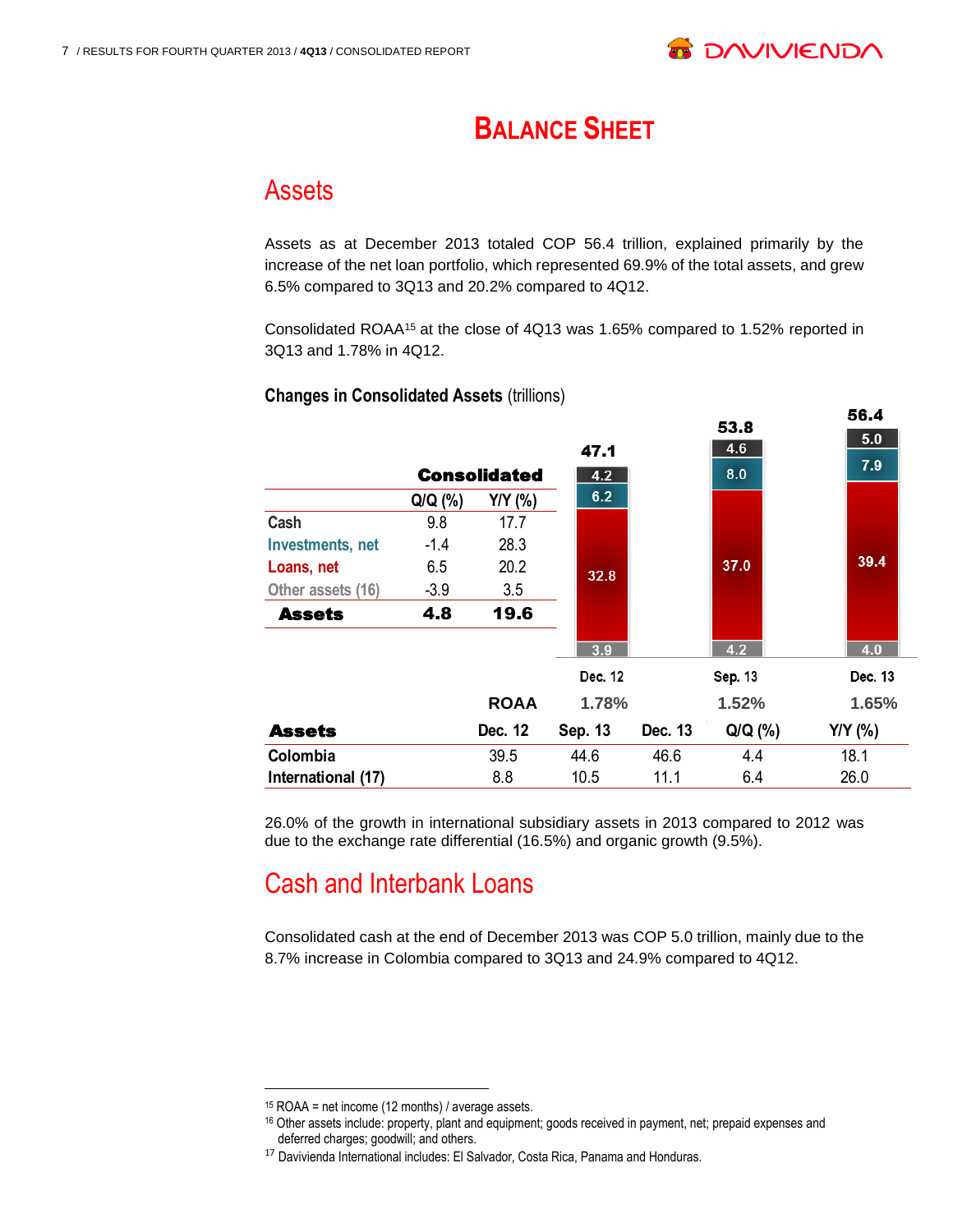

## Net Investment Portfolio

At the end of 2013 the net investment portfolio grew 28.3%, mainly due to the 22.0% increase in investments in debt securities in Colombia.

The consolidated investment portfolio consists mainly of debt securities, which represent 97.5% of the total investments and 13.7% of the total assets. These in turn consist of 41.1% negotiable securities, 32.5% securities for sale and 26.4% securities up to maturity. The other 2.5% of the investment portfolio is in equity investments, which are mostly equity securities for sale.

## Gross Loan Portfolio

At the end of 2013, the consolidated loan portfolio totaled COP 41.1 trillion, where the growth of the mortgage portfolio and the loan portfolio of foreign subsidiaries were the most noteworthy.

## **Consolidated Gross Loan Portfolio Performance (trillions)**<br>11.19



|                        |         | Consolidated |         | Colombia   |           | International |
|------------------------|---------|--------------|---------|------------|-----------|---------------|
|                        | Q/Q     | <b>Y/Y</b>   | Q/Q     | <b>Y/Y</b> | Q/Q       | Y/Y           |
| Mortgages (18)         | 10.5%   | 40.6%        | 11.8%   | 46.1%      | 3.8%      | 15.8%         |
| <b>Consumer</b>        | 2.4%    | 7.2%         | 1.9%    | 4.9%       | 5.6%      | 24.6%         |
| <b>Commercial (19)</b> | 6.6%    | 19.0%        | 6.9%    | 17.8%      | 5.3%      | 24.2%         |
| <b>Gross Loans</b>     | 6.2%    | 19.4%        | 6.5%    | 18.8%      | 5.0%      | 22.6%         |
| <b>Gross Loans</b>     | Dec. 12 |              | Sep. 13 | Dec. 13    | $Q/Q$ (%) | Y/Y (%)       |
| Colombia               |         | 32.0<br>28.7 |         | 34.1       | 6.5       | 18.8          |
| International (20)     |         | 6.7<br>5.8   |         | 7.1        | 5.0       | 22.6          |

l

<sup>18</sup> The mortgage portfolio includes residential leasing.

<sup>19</sup> The commercial loan portfolio includes micro-loans.

<sup>&</sup>lt;sup>20</sup> Davivienda International includes: El Salvador, Costa Rica, Panama and Honduras.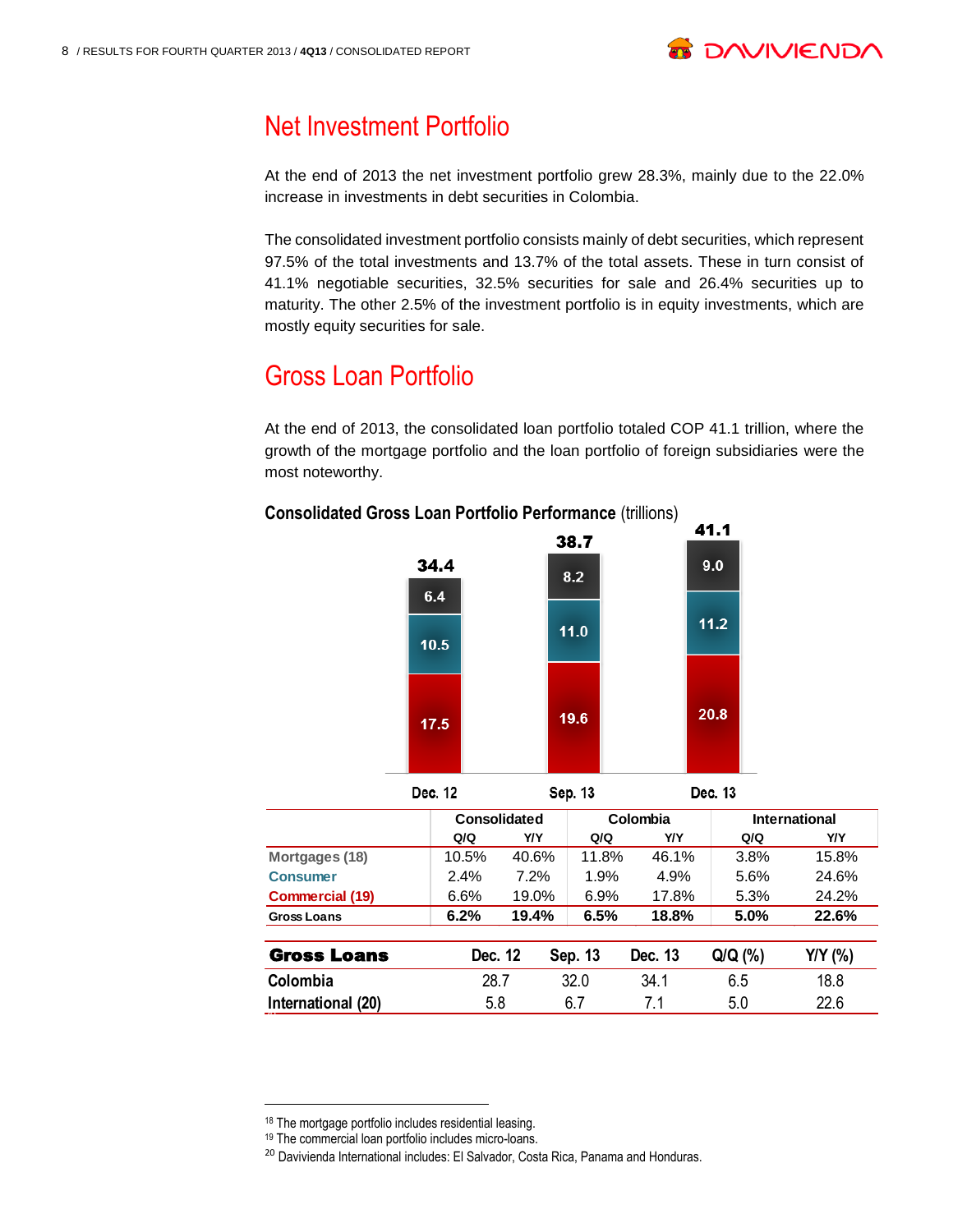

The commercial loan portfolio has maintained its share in the gross loan portfolio at 51.0%. Annual growth was explained mainly by the 17.4% annual increase in corporate banking in Colombia and the construction loan portfolio with an 83.8% annual increase. In foreign subsidiaries, growth was mainly in El Salvador and Costa Rica, with annual growth rates of 22.6% and 32.9%, respectively.

The increase in the consumer loan portfolio was mainly due to payroll loans in Colombia, which grew 3.8% compared to the previous semester and 24.2% compared to 4Q12.

The mortgage portfolio in Colombia mainly grew due to annual increases in LIH portfolio and a greater low-income housing portfolio, which grew by 37.7% and 52.5%, respectively.

## Portfolio Loan Quality by Type and Coverage

The portfolio indicator<sup>21</sup> at the end of  $4Q13$  was 1.63%, 2 basis points less than at the close of 3Q13, with 13 basis point reductions in the mortgage portfolio and 17 basis point reductions in the consumer loan portfolio. The commercial loan portfolio dropped 12 basis points, closing at 1.32%, mainly in Colombia where the indicator went from 1.07% in 3Q13 to 1.29% in 4Q13 as a result of the decline in the agricultural sector, in addition to the decline of specific Bank customers with activities in the transportation, textile and commercial sectors.

The consolidated level of coverage<sup>22</sup> at end of December 2013 was 255.0%, which is lower than that reported in 3Q13, due to the decrease in the coverage of the commercial loan portfolio, mainly in Colombia, which went from 349.1% in September 2013 to 272.6% in December 2013, explained by recovery of provisions for \$28.4 billion due to modifications on the provision policy in commercial loans qualified as D and E, where from November 2013, 100% of the provisions for past due loans cases are only made on those spanning over more than 360 days.

l

<sup>21</sup> Quality: nonperforming loans > 90 days / total portfolio.

<sup>22</sup> Coverage: provisions / non-performing loans > 90 days.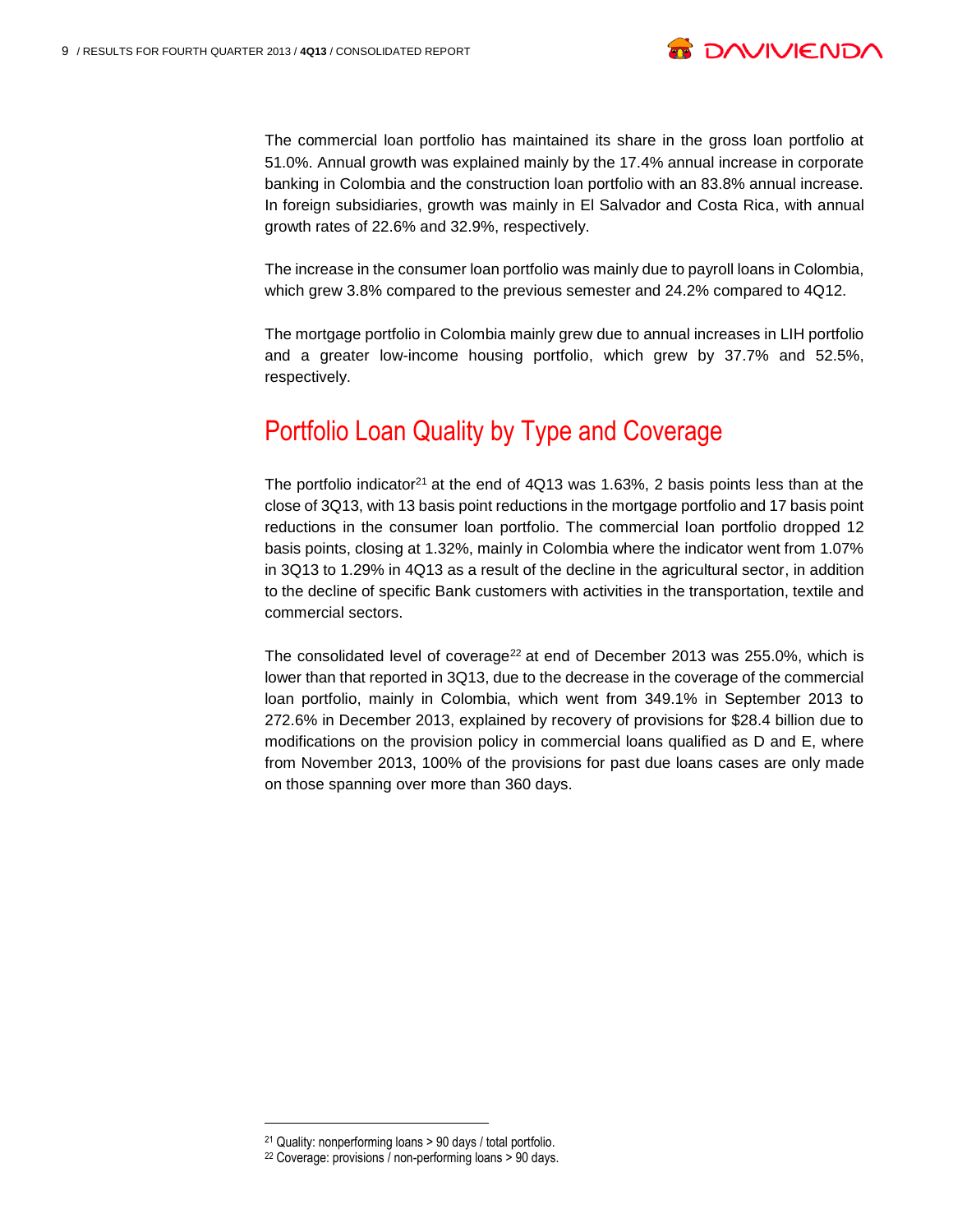**DAVIVIEND** 



In the fourth quarter of the year, there was a total of COP 137.6 billion in write-downs, representing 0.3% over the gross loan portfolio, dropping 21.6% compared to 3Q13 and 13.4% compared to 4Q12, mainly due to the decrease in write-downs in the consumer loan portfolio.

#### **Goodwill**

At the end of 2013, goodwill reached COP 1.6 trillion, down 4.0% from 3Q13 and 2.4% from 4Q12 as a result of the COP 17.8 billion amortization during the quarter and COP 65.3 billion year to date. 76.8% of the amortization was due to goodwill of Granbanco, 16.2% of the new subsidiaries in Central America and the other 7.0% from Corredores Asociados.

In addition, adjustments were made during the quarter due to the COP 48.3 billion decrease in value of goodwill of the new subsidiaries in Central America.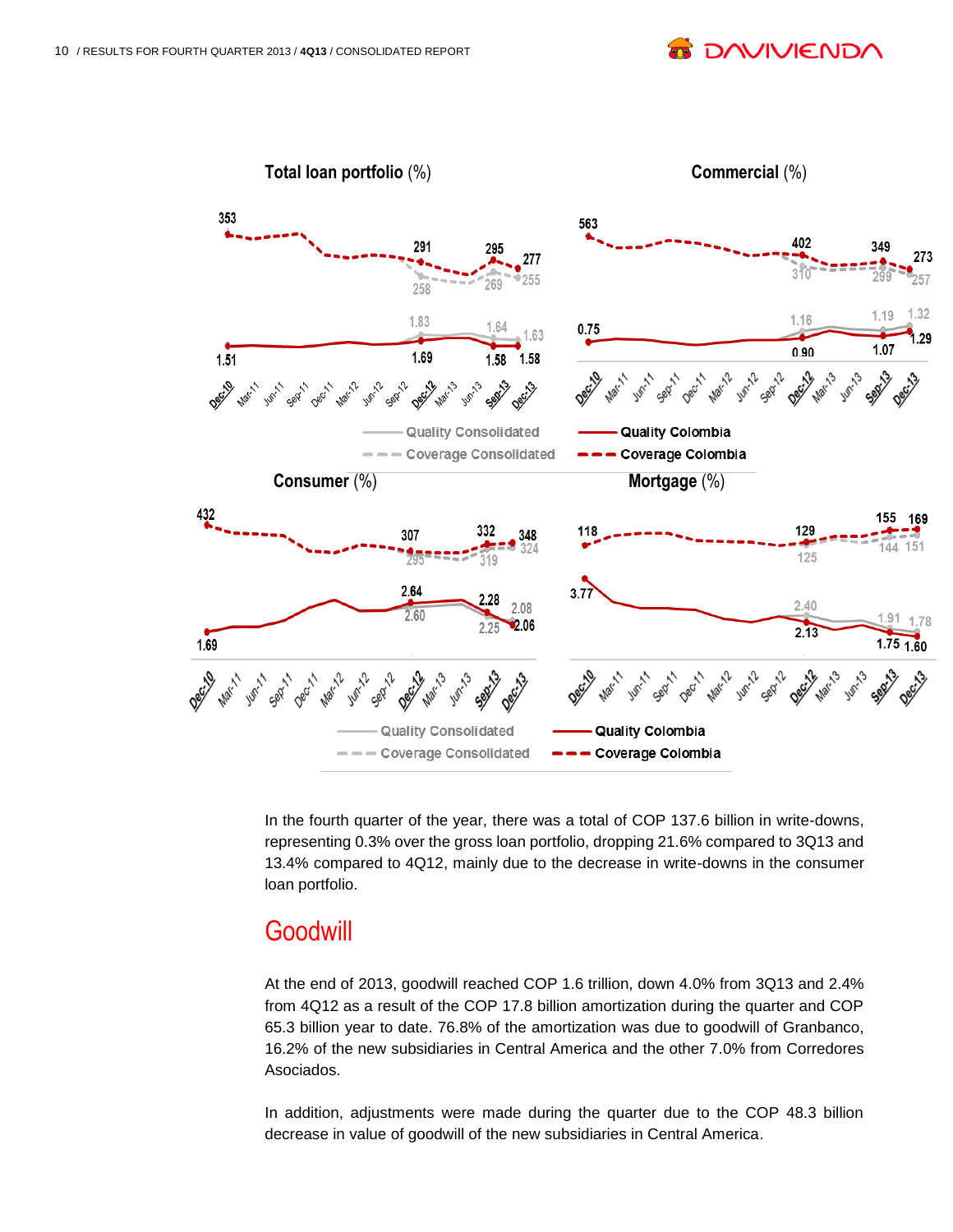

47.0

## Other Assets

Net assets received as payments ended at COP 90.8 billion, growing 11.8% compared to 3Q13 and 1.8% compared to 4Q12, explained by the 17.9% increase in assets received as payment in Colombia during the quarter and 30.5% compared to 4Q12, mainly in the commercial loan portfolio.

### **Liabilities**

At the end of 4Q13, liabilities amounted to COP 50.3 trillion, a 4.9% growth compared to 3Q13, and 20.4% compared to 4Q12, explained by the deposits' growth, which represented 72.1% of total liabilities, with a growth of 4.5% compared to 3Q13 and 20.8% compared to 4Q12.

|                        |                     |                                  |         | 44.9    | 47.V       |  |
|------------------------|---------------------|----------------------------------|---------|---------|------------|--|
|                        |                     |                                  | 39.6    |         |            |  |
|                        | <b>Consolidated</b> |                                  |         | 22.3    | 23.2       |  |
|                        | $Q/Q$ (%)           | Y/Y (%)                          | 20.5    |         |            |  |
| <b>Demand Deposits</b> | 4.3                 | 13.1                             |         |         |            |  |
| <b>Term Deposits</b>   | 4.9                 | 37.3                             |         |         |            |  |
| Bonds                  | 6.9                 | 23.9                             |         | 12.5    | 13.1       |  |
| <b>Credits</b>         | 4.5                 | $-2.6$                           | 9.5     |         |            |  |
| <b>Funding Sources</b> | 4.9                 | 18.7                             | 5.4     | 6.2     | 6.7        |  |
|                        |                     |                                  | 4.2     | 3.9     | 4.1        |  |
|                        |                     | Loans Net /                      | Dec. 12 | Sep. 13 | Dec. 13    |  |
|                        |                     | <b>Funding</b><br><b>Sources</b> | 82.8%   | 82.5%   | 83.8%      |  |
| <b>Funding Sources</b> | Dec. 12             | Sep. 13                          | Dec. 13 | Q/Q     | <b>Y/Y</b> |  |
| Colombia               | 32.3                | 36.3                             | 37.9    | 4.4     | 17.2       |  |
| International (23)     | 7.3                 | 8.6                              | 9.1     | 6.6     | 25.7       |  |
|                        |                     |                                  |         |         |            |  |

#### **Performance of Funding Sources (trillions)**

Deposits, bonds, rediscount loans and loans to banking correspondents amounted to COP 47.0 trillion, reaching a net portfolio to funding source ratio<sup>24</sup> of 83.8%; excluding bonds, the ratio increased to 97.6%. Term deposits grew 37.3% compared to 4Q12 due to the increase in TDs in Colombia as a result of the lower returns on investment funds. Demand deposits increased 4.3% compared to 3Q13 as a result of 9.0% growth in current accounts; compared to 4Q12, the increase was 13.1% due to a 10.1% increase in savings accounts.

Bonds totaled COP 6.7 trillion, 95.4% of which made up the bond balance in Colombia with a 5.4% increase compared to 3Q13 due to the COP 400 billion issue in ordinary

l

<sup>23</sup> Davivienda International includes: El Salvador, Costa Rica, Panama and Honduras.

<sup>&</sup>lt;sup>24</sup> Funding sources = total deposits + bonds + institutional loans.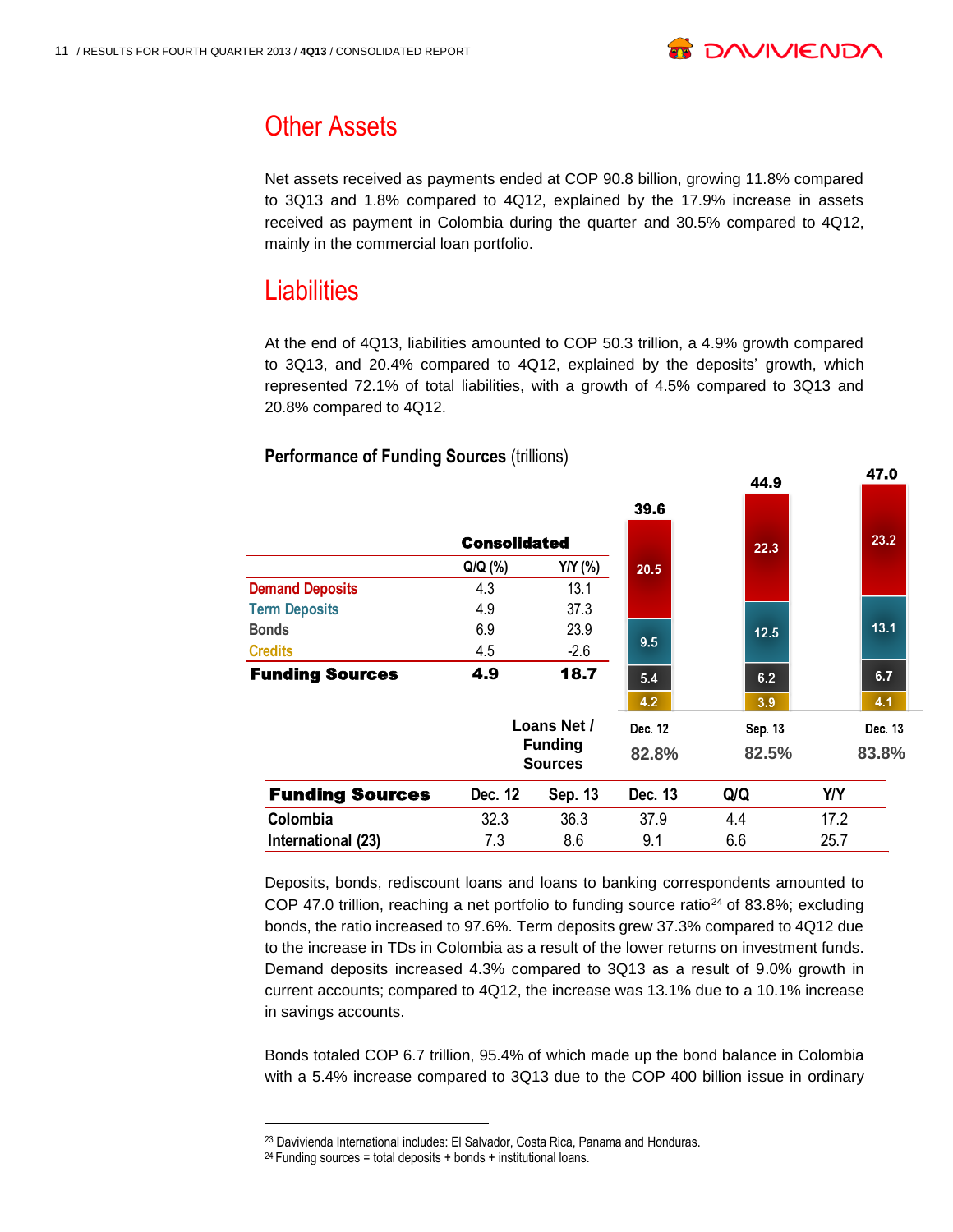

bonds during the quarter. On the other hand, two issues were completed on the local market in El Salvador during the quarter for a total of USD 73 million.

Rediscount loans and loans to banking correspondents amounted to COP 4.1 trillion, a 4.5% increase compared to 3Q13 explained by the 28.3% increase in use of this funding source by foreign subsidiaries during the quarter. Compared to 4Q12, rediscount loans and loans with banking correspondents dropped by 2.6%.

## **Equity**

Equity at the close of the fourth quarter of 2013 was COP 6.1 trillion, up 4.3% from 3Q13 and 13.7% from 4Q12, mainly due to the internal generation of earnings.

Solvency stood at 182 basis points above the minimum solvency required in Colombia (9%), closing out at 10.82%. Technical capital closed at COP 5.3 trillion and the ratio of core capital to assets weighted by risk level was 7.0%, 250 basis points above the required minimum (4.5%).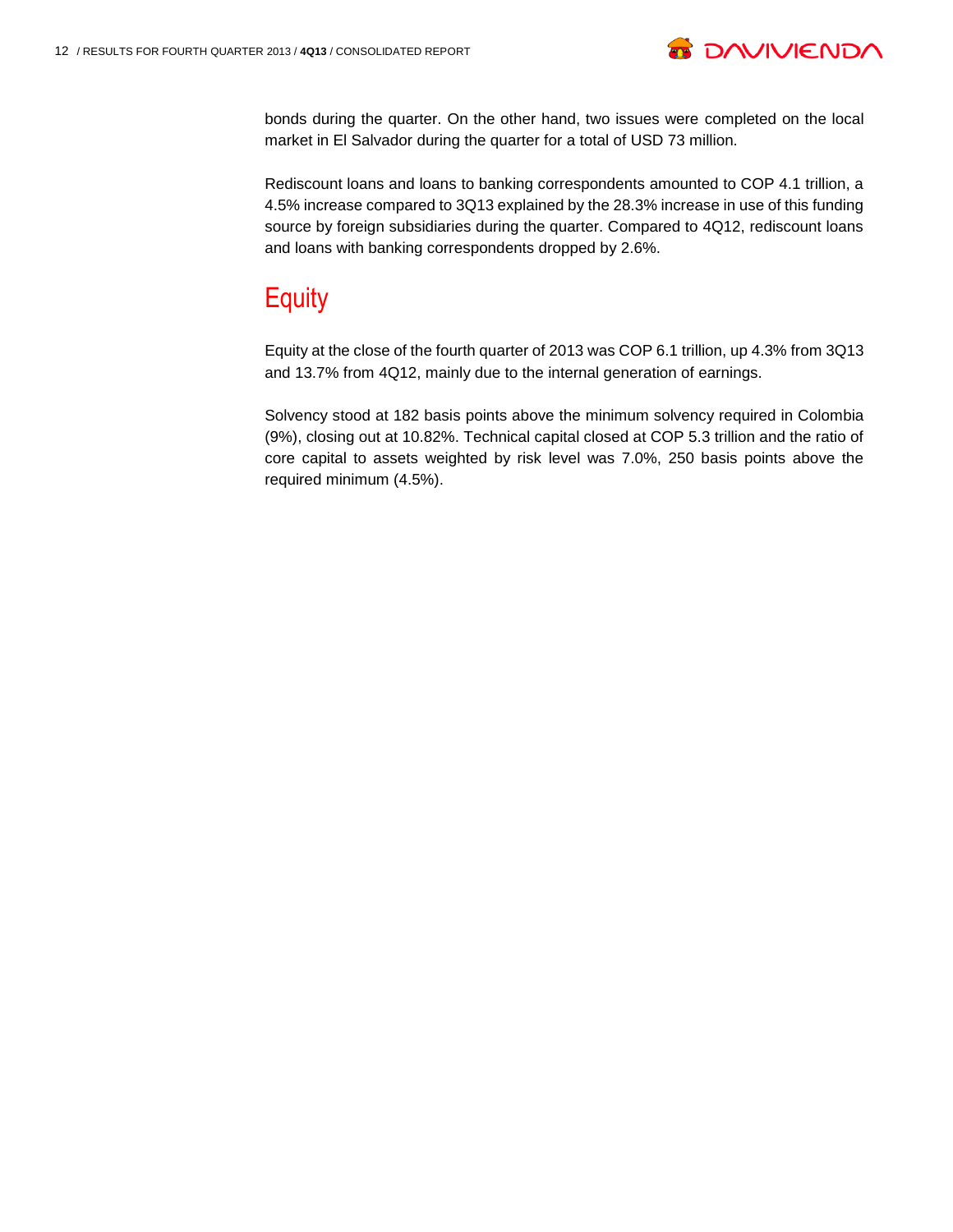## **INCOME STATEMENT**

#### **Earnings Earnings** (billions)



|        | Consolidated     |                       | Consolidated |                          |                             |  |  |
|--------|------------------|-----------------------|--------------|--------------------------|-----------------------------|--|--|
| 4Q13   | 4Q13/3Q13<br>(%) |                       | Accum 13     | Accum 13/Accum 12<br>(%) | Accum 13/Accum 12<br>$(\%)$ |  |  |
| 733    | 2.9              | Financial Margin, net | 2,293        | 24.7                     | 4.3                         |  |  |
| 307    | 9.7              | Fees & Commissions    | 1.144        | 33.0                     | 7.2                         |  |  |
| $-700$ | 17.8             | <b>Total Expenses</b> | $-2.448$     | 30.8                     | 7.3                         |  |  |
| 19     | 7.4              | Other $(26)$          | 96           | 15.0                     | $-22.9$                     |  |  |
| $-101$ | 4.5              | Taxes                 | $-233$       | 8.6                      | $-6.5$                      |  |  |
| 259    | -19.0            | Net Income            | 851          | 22.3                     | 0.6                         |  |  |

Net income decreased compared to 3Q13 due to the extraordinary net income of COP 89.0 billion due to the appreciation of residual rights from securitizing the loan portfolio during 3Q13. In relation to 4Q12, earnings grew 66.4%, mainly due to the COP 15.2 billion contribution of the new foreign subsidiaries in 4Q13 compared to the month included in 4Q12. Operating expenses grew 17.8% compared to 3Q13 and 23.6% compared to 4Q12, due to expenses in new foreign subsidiaries, the incorporation of the expenses of Corredores Asociados and the increased expenses related to commissions, technology and fees in Colombia.

Accumulated net income at the end of 2013 was COP 851.1 billion, up 22.3% from the accumulated earnings of 2012, generating a Return on Average Equity (ROAE) of 15.1%, which was 154 basis points higher than that reported in 3Q13.

l

 $25$  ROAE = net utility (12 months) / average equity.

<sup>&</sup>lt;sup>26</sup> Others include: other net income and expenses, other net non-operating provisions and minority interest.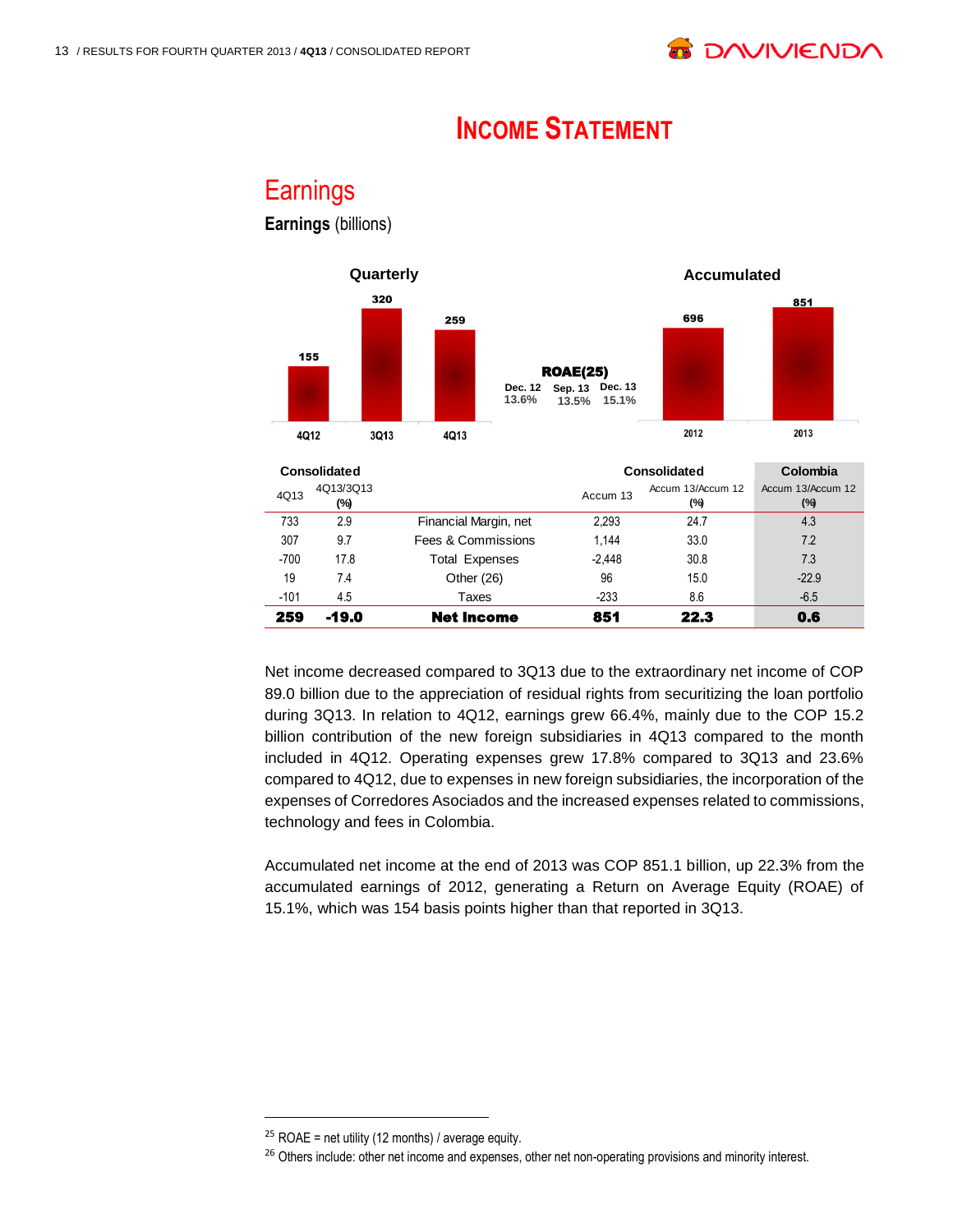

#### **Detailed Accumulated Income** (billions)



## Income from Interest on Loans

Income from interest on loans grew 14.2% during the quarter compared to 4Q12, mainly due to the increase in average performing loans of 3.4% compared to 3Q13 and 27.3% compared to 4Q12, thus making up for the decline in the average rate of the performing loans that dropped from 12.5% in 4Q12 and 11.8% in 3Q13 to 11.5% in 4Q13.

Interest on commercial loans grew 2.7%, from COP 374.1 billion at the close of 3Q13 to COP 384.0 billion in the 4Q13, due to a 6.8% increase in the balance of this portfolio, of which the international segment grew 5.3%. Compared to 4Q12, consolidated interest from the commercial loan portfolio grew 10.1%, due to the 19.2% increase in the balance of this portfolio, of which the international segment grew by 24.2%.

Income from the consumer loan portfolio closed at COP 453.0 billion, growing 2.8% compared to the previous quarter and 5.9% compared to 4Q12, as a result of the increase in the balances of free investment loans.

Income from the mortgage portfolio closed at COP 237.6 billion, a growth of 6.5% compared to 3Q13 and 44.5% compared to 4Q12 as a result of increased mortgage lending and residential leasing.

Accumulated income of the consolidated loan portfolio at the end of December 2013 was COP 4.1 trillion, 17.5% higher than the accumulated income of 2012. This was mainly due to the 46.7% income increase from the mortgage portfolio and the 17.4% increase from the commercial loan portfolio.

## Investment Portfolio Income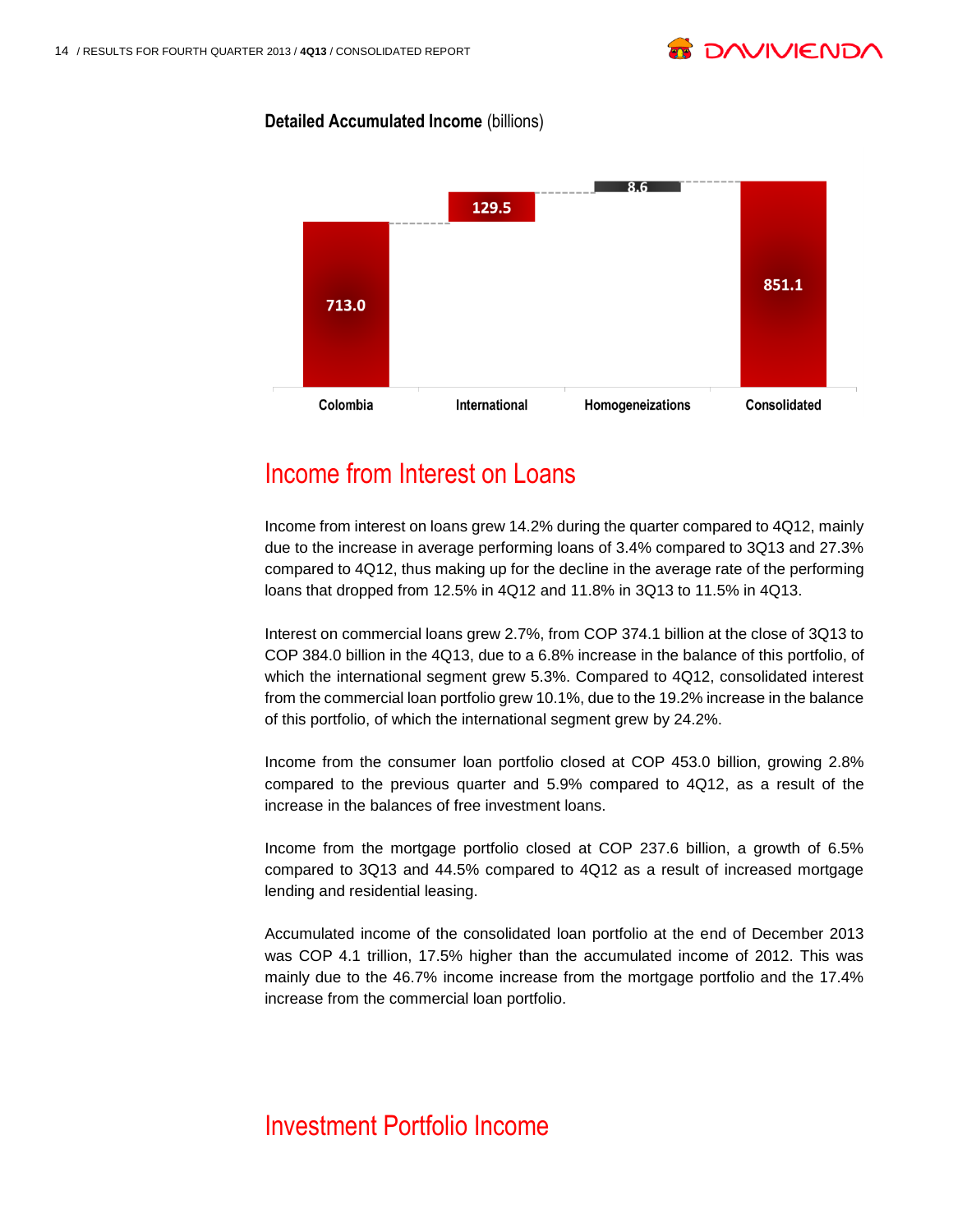

Income from the investment portfolio amounted to COP 151.1 billion, dropping 37.4% compared to the previous quarter as a result of the extraordinary net income of COP 89.0 billion due to the appreciation of residual rights from securitizing the loan portfolio registered in 3Q13. Compared to 4Q12, the income from the investment portfolio grew 44.7% as a result of the increased balance in debt securities for sale and to maturity, which grew 101.1% and 111.0% respectively, and as a result of available for sale investments valuation gain of COP 34.0 billion registered for the semester.

Accumulated income from the investment portfolio dropped 3.4%, closing at COP 351.7 billion as a result of the negative results of 2Q13 due to the impact of the mark-to-market valuation.

#### Financial Expenses

Financial expenses closed at COP 361.6 billion, up 2.5% from 3Q13 and 8.7% from 4Q12, mainly due to the growth of the balance of term deposits compared to that of demand deposits.

Accumulated financial expenses as at December 2013 rose 12.9% totaling COP 1.4 trillion, where term deposit costs increased the most, at 37.3% compared to the previous year.

#### Net Provisions

The quarter's expenses from net provisions totaled COP 135 billion in 4Q13, 38.3% down from 4Q12 due to the improvement in consumer loan indicators requiring less provisions in this portfolio and the reimbursement of COP 28 billion in Colombia from the change in the provisions policy in the commercial loan portfolio rated D and E at a 100%for bad debt were no longer made (excluding leasing), except for default cases spanning over 360 days.

With regard to foreign subsidiaries, a COP 6.0 billion reimbursement was reported due to the change in the methodology of the international subsidiary provision implementation policy model, submitted to the Financial Superintendence of Colombia, where it was approved that provisions would be determined in the case of Personal Banking for losses incurred, and in the case of Corporate Banking, for expected losses with probability of default and expected internal loss of each country, both of which are affected by an Economic Factor covered by Country Risk. In Panama, the provisions of customers whose main activity is in Colombia are estimated based on Colombia's Reference Models. For Personal Banking in Panama and El Salvador, if the model generates a lower level of provision compared to the local provision, the risk categories and the levels of provision required locally will be standardized.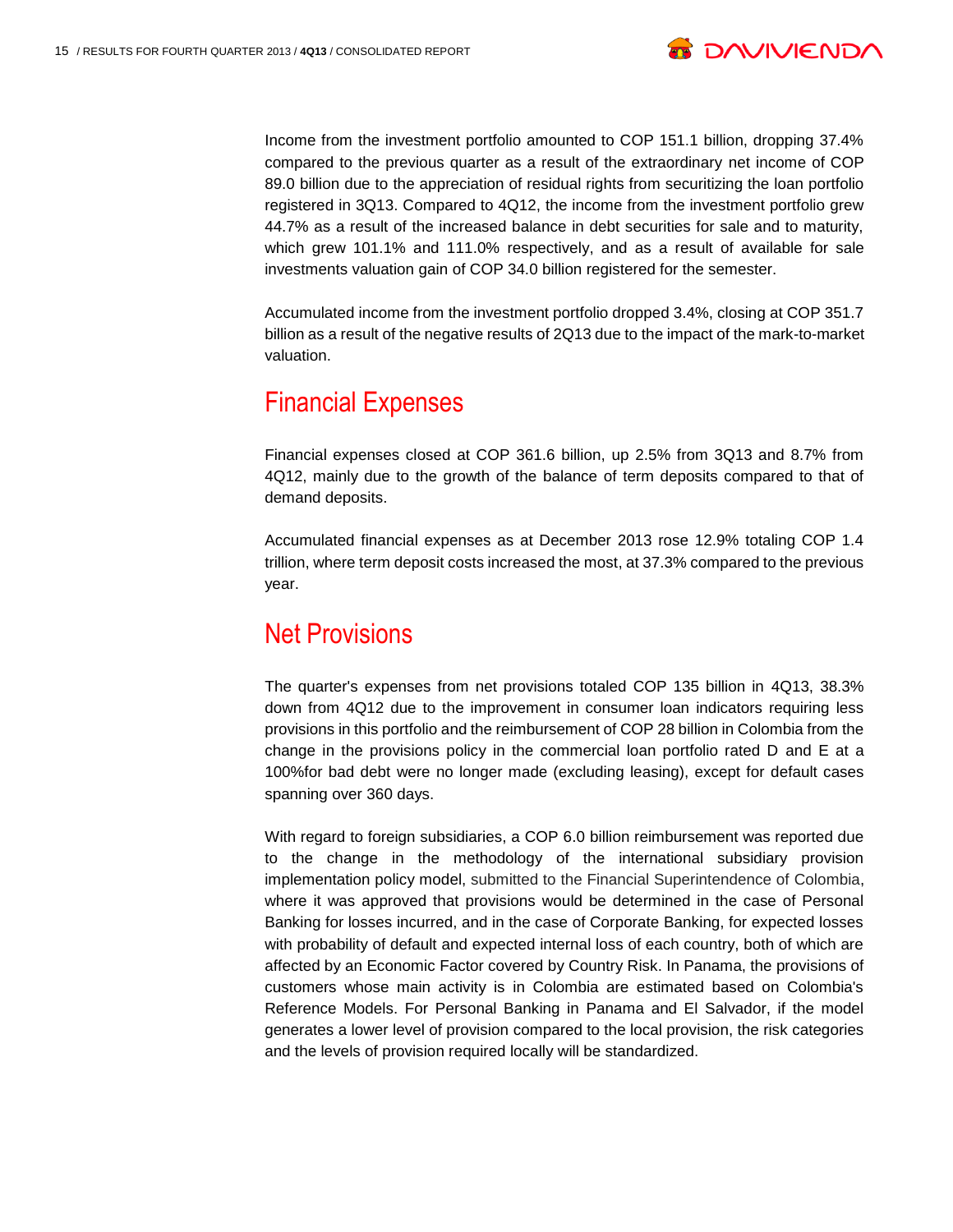

The provision expense to net portfolio ratio<sup>27</sup> dropped from 2.4%, reported in 3Q13 and 2.5% in December 2012, to 2.0% in 4Q13.

Recoveries during 4Q13 were COP 206.1 billion, up 31.8% from 3Q13 and down 10.0% from 4Q12 as a result of the decreased recovery in leasing.

The accumulated net provision expense closed 2013 at COP 790 billion, down 4.6% from the accumulated expense in 2012, due primarily to the COP 253.9 billion decrease in the provisions of the portfolio in Colombia, particularly the consumer portfolio.

## Net Financial Margin



**Net financial margin** (billions)

The net financial margin closed at COP 733.3 billion, up 47.3% from 4Q12 as a result of the increase in income and the decrease in the provision expense. The accumulated financial margin totaled COP 2.3 trillion, growing 24.7% compared to the accumulated margin of 2012. The NIM was 7.0%, compared to the 7.2% reported in 3Q13 due to the growth of productive assets.

## Fee and Commission Income

Fee and commission income closed at COP 307.3 billion in 4Q13, up 9.7% from 3Q13 and another 27.1% from 4T12, as a result of the increase in security, fees in Colombia, DaviPlata andinsurance fees of foreign subsidiaries.

<sup>27</sup> Net provision expense (12 months) / net portfolio.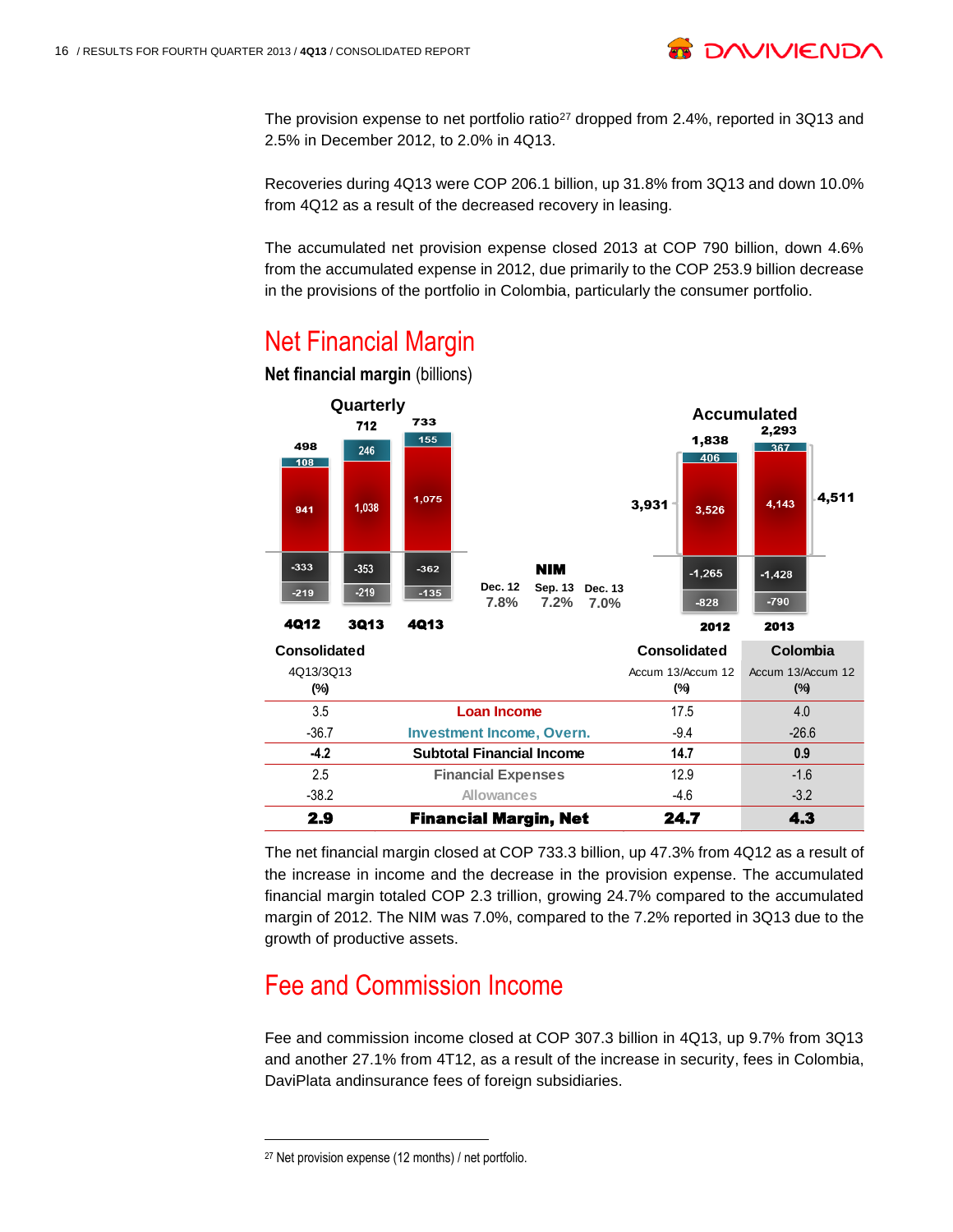The fee and commission income indicator on total income<sup>28</sup> was 21.3%, 26 basis points more than the indicator recorded in 3Q13 and 144 basis points more than in 4Q12. Accumulated fee and commission income closed at COP 1.1 trillion, a 33.0% increase compared to December 2012.

**B DAVIVIEND** 

#### Operating Expenses **Operating Expenses (billions) Quarterly Accumulated Accumulated A** 700 594 566 1,871 865 234 212 189 687 Efficiency(29) 1013 304 **Dec. 12 Sep. 13 Dec. 13** 233 243 719 **49.0% 54.7% 53.8%** 570 465 143 162 139 2012 2013 4Q12 3013 4Q13 **Consolidated Consolidated Colombia** 4Q13/3Q13 Accum 13/Accum 12 Accum 13/Accum 12 **(%) (%) (%)** 10.6 **Personnel Expenses** 26.0 3.5 25.1 **Operating Expenses** 40.9 7.7 16.0 **Other Expenses (30)** 22.4 12.5 17.8 Total Expenses 30.8 7.3

Total expenses for 4Q13 were COP 699.8 billion. The increase was primarily due to the 10.6% increase in personnel expenses compared to 3Q13 and 23.7% compared to 4Q12, due to the 3-month income of the new foreign subsidiaries in 4Q13 compared to one month in 4Q12 for which the personnel expenses of foreign subsidiaries grew 223.7% compared to 4Q12, while the increase was only 3.5% compared to 3Q12.

On the other hand, there was a significant increase during the quarter in insurance company expenses for insurance policies payments in Honduras for \$7.1 billion and in El Salvador for \$1.0 billion primarily in property insurance expense.

Regarding the domestic subsidiaries, the increase was mainly due to the incorporation of Corredores Asociados, which contributed COP 14.6 billion during the quarter.

Expenses in Colombia on commissions and services were up COP 14.0 billion compared to 3Q12 and COP 13.9 billion compared to 4Q12, primarily due to the payment of commissions to Conex Red and other postal networks for managing DaviPlata at locations where there were no ATMs, COP 3.8 billion administrative commissions of

<sup>28</sup> Fee and commission income (12 months) / total income.

<sup>&</sup>lt;sup>29</sup> Efficiency (12 months): operating expenses - goodwill / (gross financial margin + operating income + other net income and expenses).

<sup>&</sup>lt;sup>30</sup> Other expenses include fees, goodwill, depreciation, taxes and deposit insurance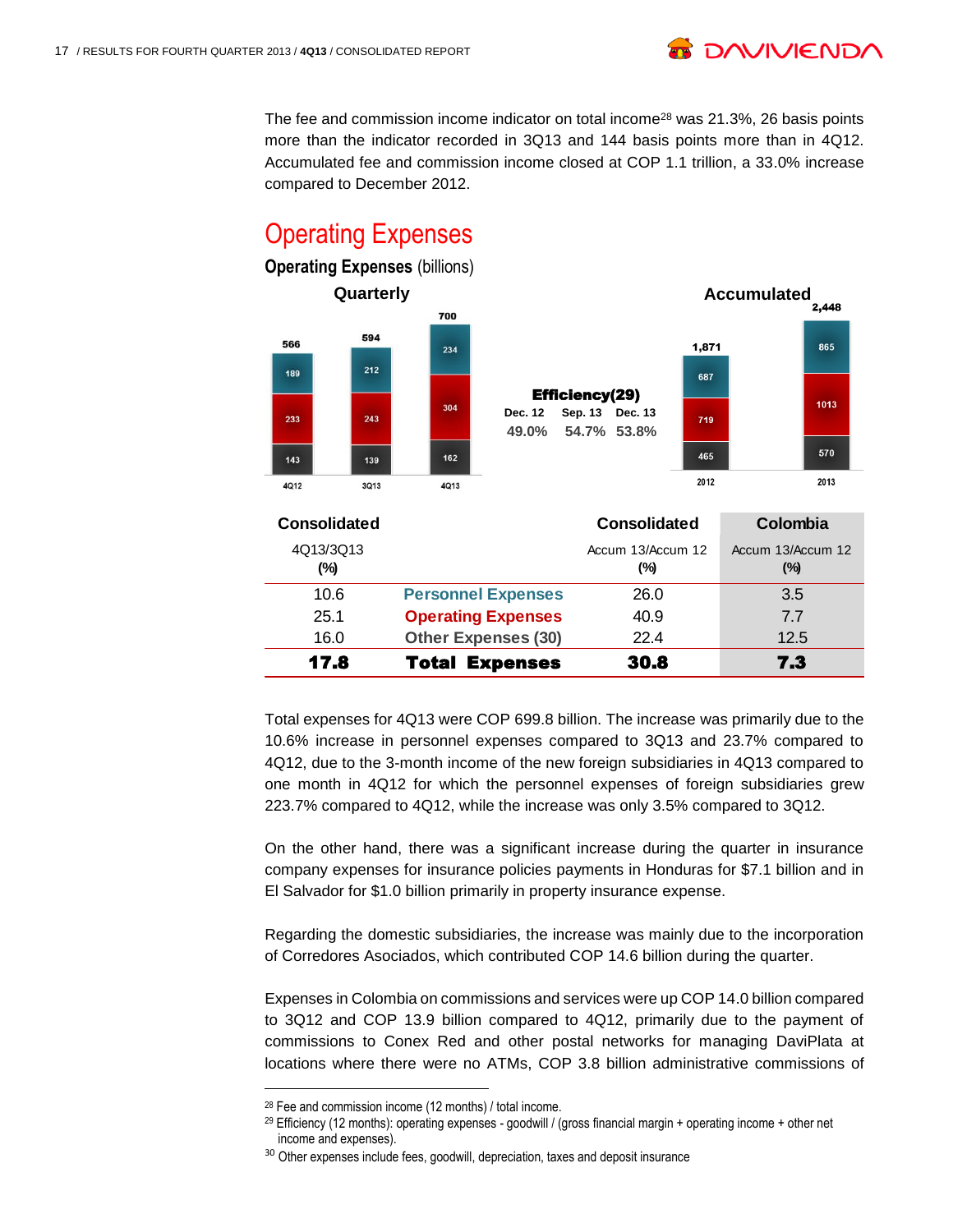

DaviPlata, monthly Redeban charges, and other bank commissions. Software development costs as well as expenses for the Banks strategic projects also rose by COP 6.4 billion. Marketing and advertising expenses also rose by COP 7.6 billion.

With regards to 4Q12, consolidated operating expenses increased 23.6% due to the income from three-months of expenses in the foreign subsidiaries for a total of COP 151.0 billion, compared to one month in 4Q12.

Total accumulated expenses as at December 2013 closed at COP 2.4 trillion, which is 30.8% higher YoY due to the inclusion of the 12-month expenses of the operations of New Subsidiaries in Central America; excluding these, growth would have been 8.5%. In Colombia, accumulated expenses at December 2013 totaled COP 1.9 trillion, which is a 7.3% increase compared to 2012, primarily due to the increase in commissions and service expenses.

Excluding accumulated annual nonrecurring expenses of COP 22.6 billion, consolidated expenses grew 29.8%. As a result, the 12-month efficiency indicator<sup>31</sup> went from 54.7% in 3Q13 and 49.0% in 4Q12 to 53.8% in 4Q13.

#### Other Net Income and Expenses

By 4Q13, other net income and expenses amounted to COP 8.2 billion, down 3.5% from 3Q13 and up 170.2% from 4Q12, the latter was due to the foreign subsidiaries where other net income and expenses grew 69.9% compared to 4Q12, due to the 3-month income compared to the inclusion of just one month during 4Q12.

Other accumulated net income and expenses for 4Q13 totaled COP 77.9 billion, which is 32.2% less YoY due to the decrease in income from forward contracts to purchase U.S. dollars, the depreciation of IFC bonds, syndicated loans and SWAPS.

#### Taxes

l

In 4Q13, Davivienda reported taxes for COP 101.0 billion, up 4.5% from 3Q13 and 107.5% from 4Q12 due to the increase in profit.

<sup>31</sup> Efficiency: operating expenses - goodwill / (gross financial margin + operating income + other net income and expenses).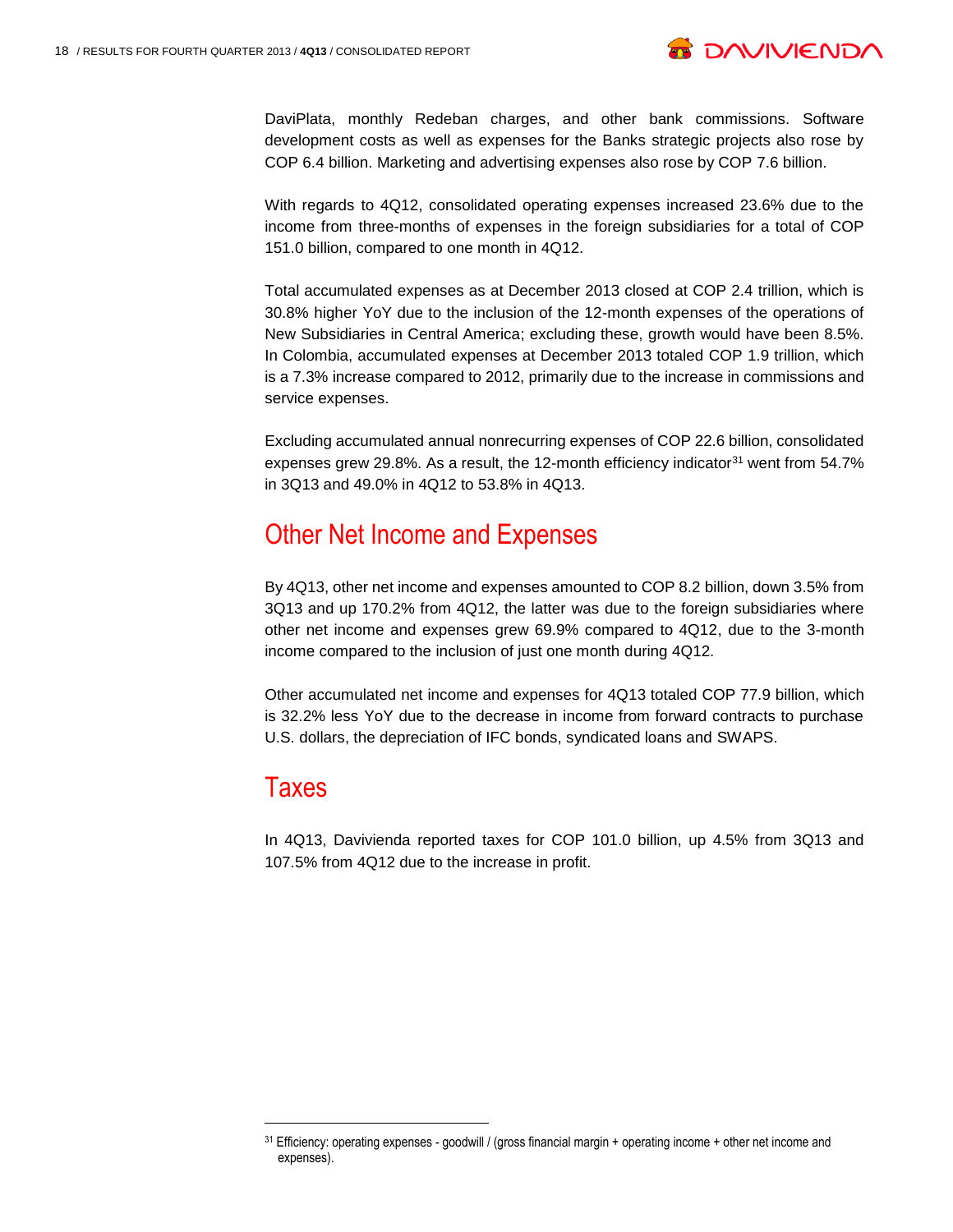## **RESULTS OF SUBSIDIARIES**

## Colombian Subsidiaries

#### **Evolution of Third-Party Managed Assets** (trillions of COP) 32



Following the acquisition of Corredores Asociados in 3Q13, the portfolio of third-party managed assets reached COP 25.5 trillion, which is slightly lower than the third-party managed assets reported at the end of 3Q13, due to the mark-to-market valuation. Compared to 4Q12, the increase was 67.9%.

|                             | <b>Assets</b> |          |         |         | <b>Equity</b> |                | <b>Income</b> |         |                         |  |
|-----------------------------|---------------|----------|---------|---------|---------------|----------------|---------------|---------|-------------------------|--|
|                             | Dec. 13       | Q/Q      | Y/Y     | Dec. 13 | Q/Q           | Y/Y            | <b>4Q13</b>   | Q/Q     | Y/Y                     |  |
| Fidudavivienda              | 139           | $0.1\%$  | 16.5%   |         |               | 124 4.7% 19.8% | 6.1           |         | 16.6% -12.7%            |  |
| Davivalores                 | 19            | $-3.3\%$ | $6.2\%$ | 18      |               | $-4.1\%$ 6.1%  |               |         | $-0.5 -86.5\% -290.0\%$ |  |
| <b>Corredores Asociados</b> | 142           | $13.2\%$ | N/A     | 45      | $-0.2\%$      | N/A            | 0.3           | -48.2%  | N/A                     |  |
| Total                       | 299           | 5.7%     | 119.2%  | 187     |               | $2.6\%$ 55.8%  | 5.9           | $3.6\%$ | $-18.6%$                |  |

#### **Main Figures (billions)**

l

The earnings of Fiduciaria Davivienda increased compared to 3Q13, primarily due to the behavior of the investment funds and structured trust. The decrease in earnings compared to 4Q12 was due to lower income from FONPET as a result of the change in the commission structure, which fell from 4% in 2012 to 0.9% in 2013. Also, although third-party managed assets rose 3.1% compared to 3Q13 and 20% compared to 4Q12, returns were affected by the mark-to-market valuation. Therefore, the year's accumulated earnings dropped 21.3% going from COP 26.8 billion in 2012 to COP 21.1 in 2013.

The earnings of Davivalores showed a significant reduction as a result of the decrease in the third-party managed asset portfolio, which dropped 13.4% compared to the previous semester and 27.8% compared to 4Q12. Accumulated earnings at the end of 2013 totaled COP 1.5 billion. Currently, Davivalores is strengthening its Premium

<sup>32</sup> Efficiency (12 months): operating expenses - goodwill / (gross financial margin + operating income + other net income and expenses).

<sup>33</sup> Efficiency (12 months): operating expenses - goodwill / (gross financial margin + operating income + other net income and expenses).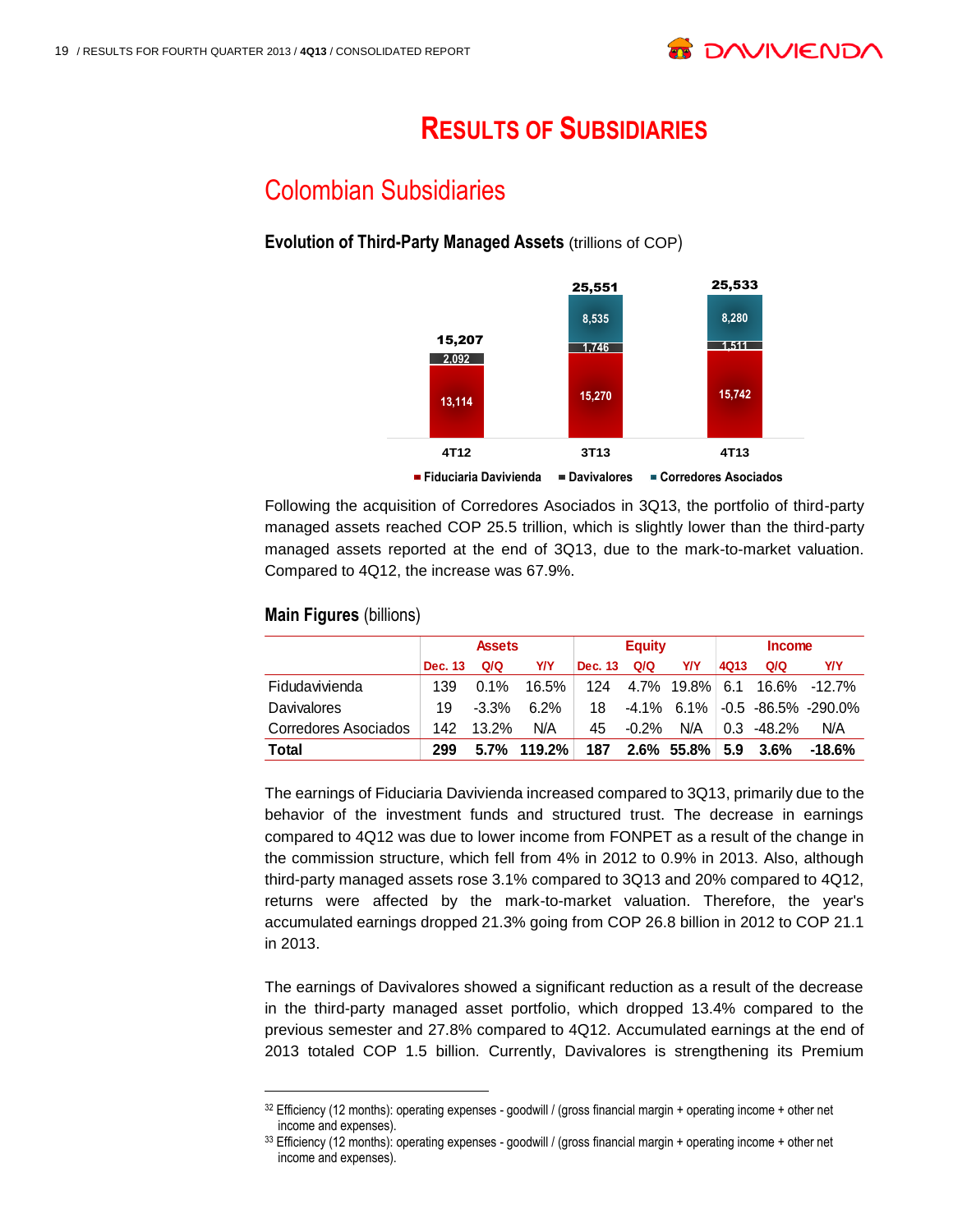

Banking strategy, in order to broaden the range of the group's products and to achieve significant contributions in Fiduciaria Davivienda's Collective Portfolios.

Corredores Asociados' earnings decreased compared to 3Q13, primarily because September profits only included expenses incurred between the closing date of the transaction and the end of the month.

### Foreign Subsidiaries

#### **Main Figures** (millions of USD)<sup>34</sup>

|                               | <b>Activos</b> |          |       |         | <b>Patrimonio</b> |                | <b>Utilidad</b>  |          |            |
|-------------------------------|----------------|----------|-------|---------|-------------------|----------------|------------------|----------|------------|
|                               | Dec. 13        | Q/Q      | Y/Y   | Dec. 13 | Q/Q               | Y/Y            | 4Q13             | Q/Q      | <b>Y/Y</b> |
| El Salvador - Bank            | 2.033          | 4.8%     | 10.0% | 291     | 2.5%              | 9.3%           | 7.2              | 34.3%    | 92.9%      |
| El Salvador - Insurances      | 31             | $-4.8\%$ | 13.1% | 16      |                   | $-5.2\%$ 11.5% | 1.2 <sub>2</sub> | 81.4%    | 172.3%     |
| Costa Rica - Bank             | 1.475          | 7.2%     | 12.7% | 174     | -2.9%             | $6.0\%$        | $0.5^{\circ}$    | $-85.7%$ | -79.5%     |
| Panamá - Bank                 | 1.193          | 3.5%     | 31.5% | 121     | 4.1%              | 7.4%           | $2.2^{\circ}$    | 10.1%    | $-54.5%$   |
| Panamá - Corredores Asociados |                | 4.1%     | N/A   | 1       | 5.3%              | N/A            | 0.0              | -169.3%  | N/A        |
| Honduras - Bank               | 913            | 6.3%     | 10.5% | 101     | 1.7%              | 1.9%           | 2.0              | 50.9%    | $-38.3%$   |
| Honduras - Insurances         | 82             | 3.6%     | 10.2% | 35      | 0.6%              | 6.9%           | 1.1              | 16.8%    | 0.5%       |
| Total                         | 5.729          | 5.3%     | 14.8% | 739     | $1.1\%$           | $7.2\%$        | 14.2             | 2.2%     | $-10.8%$   |

#### **Portfolio Quality**

 $\overline{a}$ 

| <b>International</b> |          | Quality | Coverage |        |  |  |
|----------------------|----------|---------|----------|--------|--|--|
|                      | 3Q13     | 4Q13    | 3013     | 4Q13   |  |  |
| <b>Commercial</b>    | 1.65%    | 1.40%   | 171.9%   | 199.0% |  |  |
| <b>Consumer</b>      | 2.06%    | 2.18%   | 223.0%   | 182.6% |  |  |
| <b>Mortgages</b>     | 2.72%    | 2.76%   | 106.9%   | 91.5%  |  |  |
| Total                | $1.94\%$ | 1.83%   | 165.9%   | 163.8% |  |  |

The net profit of Davivienda El Salvador grew mainly due to the 10.5% increase in portfolio income compared to 3Q13 and 23.4% compared to 4Q12. Operating expenses, on the other hand, were up 6.1% compared to 3Q13 and down 14.8% compared to 4Q12, primarily due to the decrease in administrative expenses. Accumulated income as at December 2013 reached USD 24.6 million.

Davivienda Costa Rica's net income dropped, mainly due to the decline in the investment portfolio income due to the 21.9% mark-to-market valuation compared to 3Q13 and 21.6% compared to 4Q12. Portfolio income grew 1.8% compared to 3Q13, and 4.8% as compared to the previous quarter, while operating expenses increased 10.9% compared to 3Q13, and decreased 5.4% compared to the same quarter of the previous year. The annual accumulated income was USD 14.1 million.

Davivienda Panama's income rose compared to 3Q13 as a result of the 14.6% increase in the net financial margin. Compared to 4Q12, earnings dropped due to the USD 4.9

<sup>&</sup>lt;sup>34</sup> Figures are reflected as per each country's local accounting, non-consolidated results, exchange rate: USD 1 per 501.41 Colones and USD 1 per 20.6 Lempiras.

<sup>35</sup> Efficiency (12 months): operating expenses - goodwill / (gross financial margin + operating income + other net income and expenses).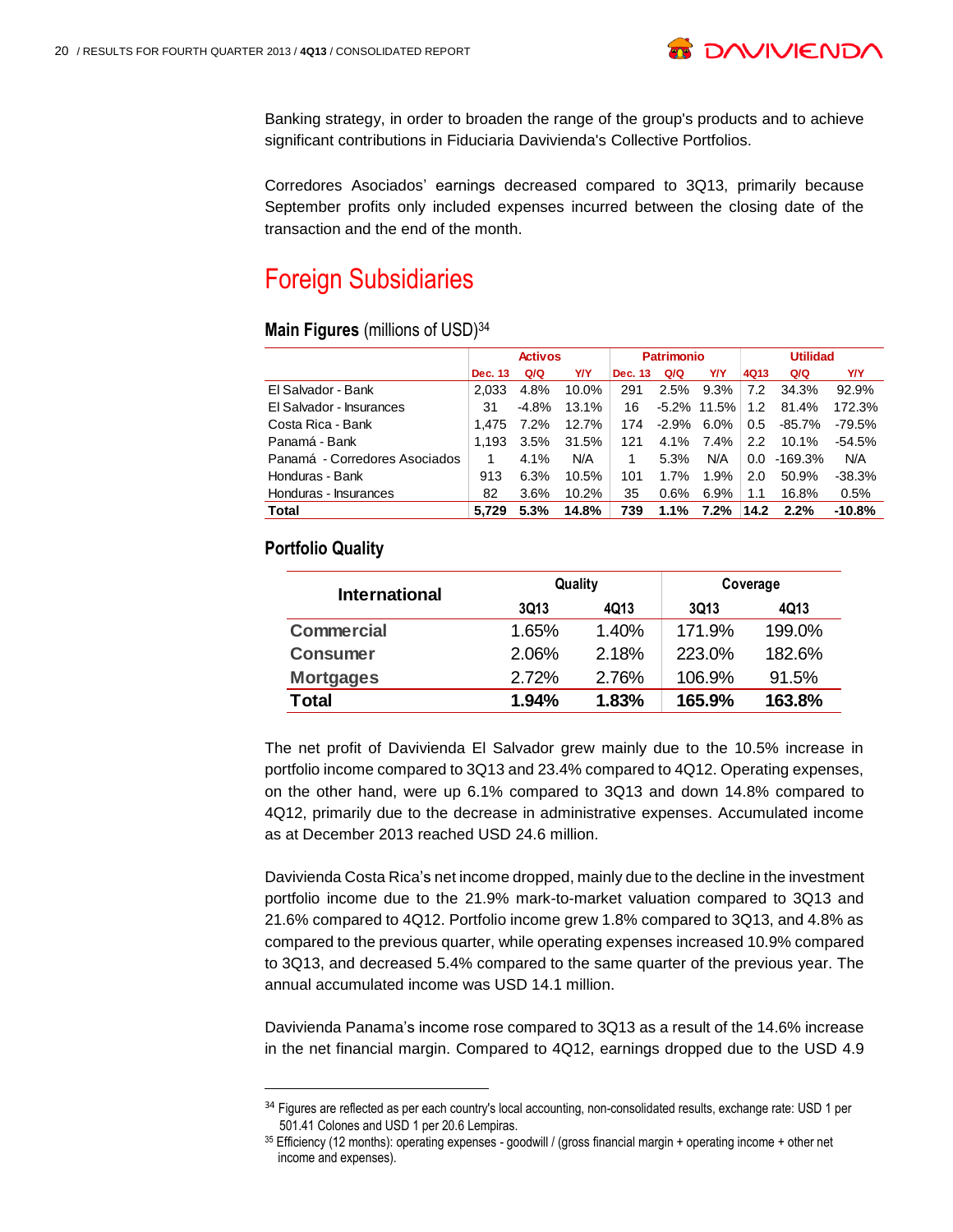

million increase in financial expenses as a result of the higher interest rates in dollars due to global market volatility. Operating expenses grew 28.5% compared to 3Q13 explained mainly by expenses increment on insurance and payments made on legal counseling fees, with respect to 4Q12 expenses dropped 8.2%. Accumulated net income totaled USD 15.2 million.

Davivienda Honduras' profit grew compared to 3Q13 as a result of the 5.6% growth in portfolio income. In relation to 4Q12, earnings dropped from the reduction in earnings from the sale of properties received as payment.

| <b>Subsidiary</b>                | Local<br><b>Accounting</b> | <b>Colombian</b><br><b>Accounting</b><br><b>Translating</b><br><b>Homogenizations</b> | Colombian<br><b>Accounting</b><br><b>Results</b> |
|----------------------------------|----------------------------|---------------------------------------------------------------------------------------|--------------------------------------------------|
| El Salvador - Bank               | 47.5                       | 12.7                                                                                  | 60.2                                             |
| El Salvador - Insurances         | 7.2                        | 1.8                                                                                   | 9.0                                              |
| El Salvador - Other              | (1.5)                      | (0.9)                                                                                 | (2.4)                                            |
| <b>Subtotal El Salvador</b>      | 53.2                       | 13.6                                                                                  | 66.8                                             |
| Costa Rica - Bank                | 27.2                       | (6.4)                                                                                 | 20.8                                             |
| Costa Rica - Other               | 2.1                        | ٠                                                                                     | 2.1                                              |
| <b>Subtotal Costa Rica</b>       | 29.3                       | (6.4)                                                                                 | 22.9                                             |
| Panamá                           | 29.3                       | 13.7                                                                                  | 43.0                                             |
| Corredores Asociados - Panamá    | (0.0)                      | ٠                                                                                     | (0.0)                                            |
| Honduras - Bank                  | 9.5                        | (11.0)                                                                                | (1.5)                                            |
| Honduras - Insurances            | 7.2                        | (0.2)                                                                                 | 7.0                                              |
| Internacional Subsidiaries Total | 128.4                      | 9.7                                                                                   | 138.1                                            |

#### **Detailed Consolidated Income** (COP billions)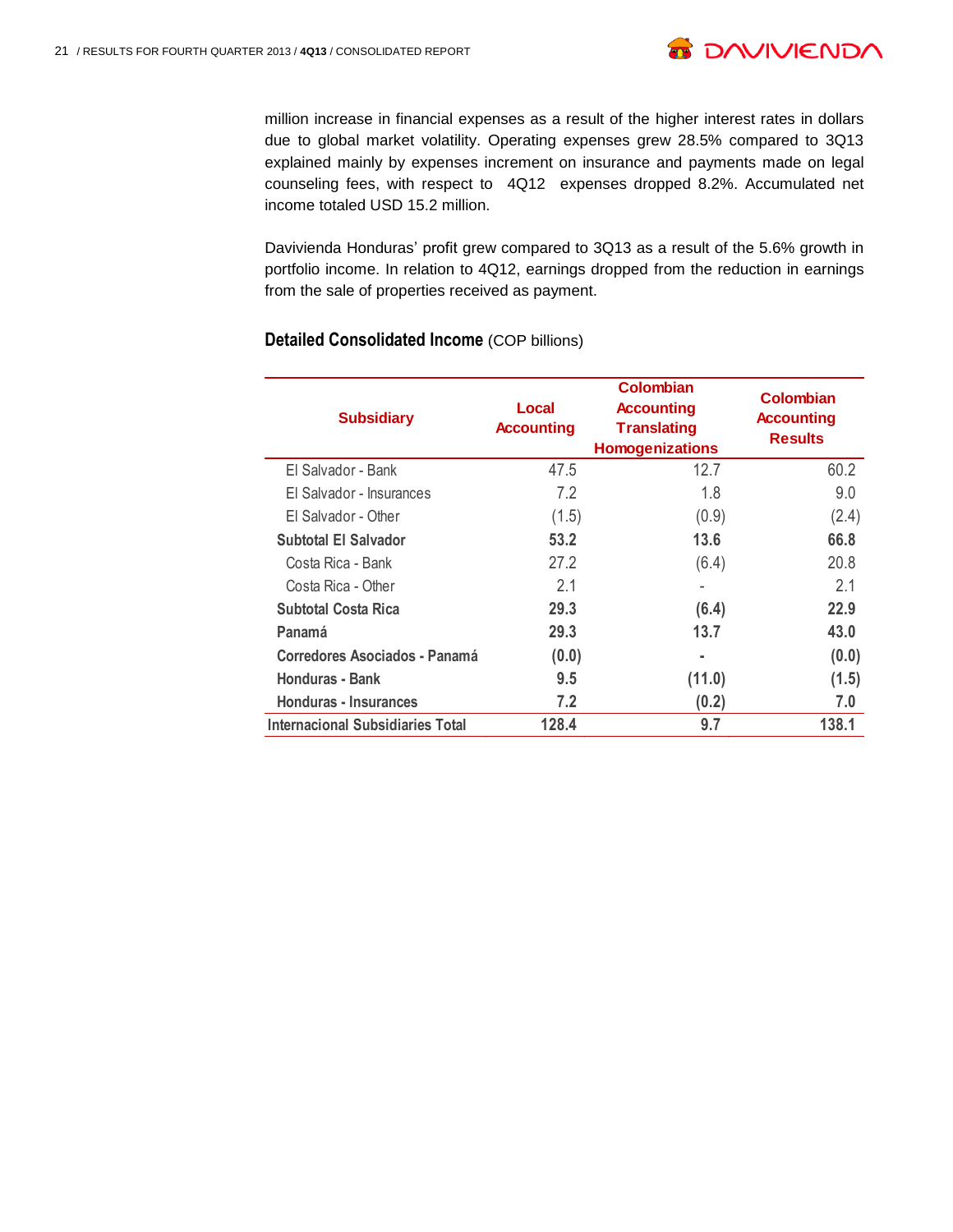| <b>Balance Sheet as of December 31, 2013</b><br>(COP Billion) |                     |             |             |                          |                 |          |          |          |                 |                 |  |
|---------------------------------------------------------------|---------------------|-------------|-------------|--------------------------|-----------------|----------|----------|----------|-----------------|-----------------|--|
|                                                               | <b>Consolidated</b> |             |             |                          |                 | Colombia |          |          |                 |                 |  |
| <b>ASSETS</b>                                                 | Dec 12              | Sep 13      | Dec 13      | Dec 13 / Sep 13          | Dec 13 / Dec 12 | Dec 12   | Sep 13   | Dec 13   | Dec 13 / Sep 13 | Dec 13 / Dec 12 |  |
| Cash                                                          | 4,245               | 4,551       | 4,997       | 9.8%                     | 17.7%           | 2,554    | 2,935    | 3,189    | 8.7%            | 24.9%           |  |
| Investments                                                   | 6,176               | 8,041       | 7,925       | $-1.4%$                  | 28.3%           | 6,143    | 7,573    | 7,396    | $-2.3%$         | 20.4%           |  |
| Loans                                                         | 32,811              | 37,013      | 39,427      | 6.5%                     | 20.2%           | 27,261   | 30,496   | 32,565   | 6.8%            | 19.5%           |  |
| Commercial                                                    | 17,515              | 19,558      | 20,843      | 6.6%                     | 19.0%           | 14,127   | 15,560   | 16,635   | 6.9%            | 17.8%           |  |
| Consumer                                                      | 10,490              | 10,979      | 11,242      | 2.4%                     | 7.2%            | 9,272    | 9,540    | 9,723    | 1.9%            | 4.9%            |  |
| Mortage Loans+ Leasing                                        | 6,435               | 8,187       | 9,047       | 10.5%                    | 40.6%           | 5,272    | 6,889    | 7,701    | 11.8%           | 46.1%           |  |
| Allowances                                                    | $-1,629$            | $-1,710$    | $-1,705$    | $-0.3%$                  | 4.7%            | $-1,410$ | $-1,493$ | $-1,493$ | 0.0%            | 5.9%            |  |
| <b>Fixed assets</b>                                           | 500                 | 493         | 496         | 0.5%                     | $-0.8%$         | 401      | 388      | 387      | $-0.3%$         | $-3.5%$         |  |
| Reappraisal                                                   | 528                 | 666         | 695         | 4.4%                     | 31.8%           | 489      | 505      | 522      | 3.5%            | 6.7%            |  |
| Other assets                                                  | 2,862               | 3,027       | 2,834       | $-6.4%$                  | $-1.0%$         | 2,612    | 2,730    | 2,541    | $-6.9%$         | $-2.7%$         |  |
| <b>Total Assets</b>                                           | 47,122              | 53,792      | 56,374      | 4.8%                     | 19.6%           | 39,459   | 44,626   | 46,600   | 4.4%            | 18.1%           |  |
| Liabilities                                                   |                     |             |             |                          |                 |          |          |          |                 |                 |  |
| Deposits                                                      | 30,040              | 34,712      | 36,286      | 4.5%                     | 20.8%           | 23,851   | 27,128   | 28,463   | 4.9%            | 19.3%           |  |
| Saving accounts                                               | 15,320              | 16,572      | 16,871      | 1.8%                     | 10.1%           | 13,461   | 14,430   | 14,652   | 1.5%            | 8.8%            |  |
| Checking accounts                                             | 4,847               | 5,442       | 5,930       | 9.0%                     | 22.3%           | 3,450    | 3,779    | 4,372    | 15.7%           | 26.7%           |  |
| Time deposits                                                 | 9,516               | 12,454      | 13,064      | 4.9%                     | 37.3%           | 6,640    | 8,713    | 9,052    | 3.9%            | 36.3%           |  |
| Other                                                         | 357                 | 244         | 421         | 72.7%                    | 18.1%           | 300      | 206      | 386      | 87.4%           | 28.7%           |  |
| Long term debt                                                | 5,367               | 6,220       | 6,651       | 6.9%                     | 23.9%           | 5,120    | 6,018    | 6,344    | 5.4%            | 23.9%           |  |
| Local                                                         | 4,190               | 3,997       | 4,406       | 10.2%                    | 5.1%            | 3,943    | 3,794    | 4,099    | 8.0%            | 4.0%            |  |
| International                                                 | 1,177               | 2,224       | 2,245       | 1.0%                     | 90.8%           | 1,177    | 2,224    | 2,245    | 1.0%            | 90.8%           |  |
| Development fund borrowings                                   | 4,206               | 3,919       | 4,095       | 4.5%                     | $-2.6%$         | 3,368    | 3,132    | 3,084    | $-1.5%$         | $-8.4%$         |  |
| <b>Other liabilities</b>                                      | 2,178               | 3,130       | 3,283       | 4.9%                     | 50.7%           | 1,701    | 2,621    | 2,714    | 3.5%            | 59.5%           |  |
| <b>Total liabilities</b>                                      | 41,791              | 47,981      | 50,316      | 4.9%                     | 20.4%           | 34,039   | 38,898   | 40,605   | 4.4%            | 19.3%           |  |
| Equity                                                        |                     |             |             |                          |                 |          |          |          |                 |                 |  |
| Capital                                                       | 56                  | 62          | 62          | 0.0%                     | 12.0%           | 56       | 62       | 62       | 0.0%            | 12.0%           |  |
| Retained earnings                                             | 4,362               | 4,433       | 4,421       | $-0.3%$                  | 1.4%            | 4,202    | 4,279    | 4,271    | $-0.2%$         | 1.7%            |  |
| Surplus                                                       | 592                 | 724         | 725         | 0.1%                     | 22.4%           | 756      | 816      | 864      | 5.9%            | 14.4%           |  |
| Results from previous periods                                 | $\mathbf 0$         | $\mathbf 0$ | $\mathbf 0$ | $\overline{\phantom{a}}$ | 1900.0%         | 157      | 70       | 74       | 6.1%            | $-52.6%$        |  |
| <b>Results</b>                                                | 322                 | 592         | 851         | 43.7%                    | 164.4%          | 249      | 501      | 723      | 44.4%           | 190.1%          |  |
| <b>Total shareholders equity</b>                              | 5,331               | 5,811       | 6,059       | 4.3%                     | 13.7%           | 5,419    | 5,727    | 5,995    | 4.7%            | 10.6%           |  |
| <b>Total liabilities &amp; stockholders</b>                   | 47,122              | 53,792      | 56,374      | 4.8%                     | 19.6%           | 39,459   | 44,626   | 46,600   | 4.4%            | 18.1%           |  |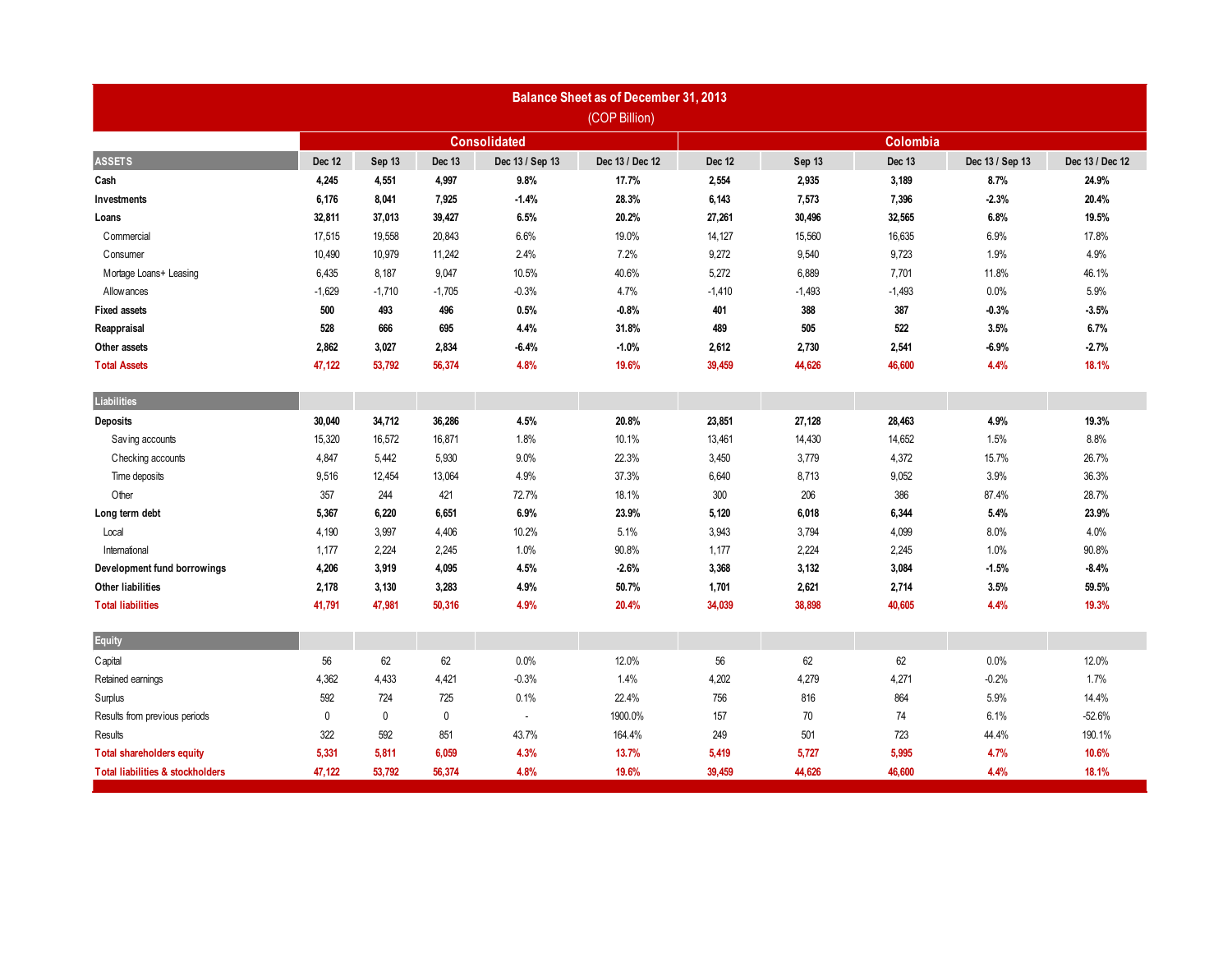|                                           |                |                |                |                     | P&L as of December 31, 2013 |               |                    |                     |               |                 |  |  |
|-------------------------------------------|----------------|----------------|----------------|---------------------|-----------------------------|---------------|--------------------|---------------------|---------------|-----------------|--|--|
|                                           |                |                |                |                     | (COP Billion)               |               | <b>Accumulated</b> |                     |               |                 |  |  |
|                                           |                | Quarterly      |                |                     |                             |               |                    |                     |               |                 |  |  |
|                                           |                |                |                | <b>Consolidated</b> |                             | Colombia      |                    | <b>Consolidated</b> |               | Colombia        |  |  |
|                                           | 4Q 12          | 3Q 13          | 4Q 13          | 4Q13 / 4Q12         | 4Q13 / 3Q13                 | 4Q13* / 4Q12* | Accum Dec 12       | Accum Dic 13        | Dec 13/Dec 12 | Dec 13*/Dec 12* |  |  |
| <b>Total income</b>                       | 1,049          | 1,284          | 1,230          | 17.2%               | $-4.2%$                     | 5.3%          | 3,931              | 4,511               | 14.7%         | 0.9%            |  |  |
| Loans                                     | 941            | 1,038          | 1,075          | 14.2%               | 3.5%                        | 3.3%          | 3,526              | 4,143               | 17.5%         | 4.0%            |  |  |
| Commercial                                | 349            | 374            | 384            | 10.1%               | 2.7%                        | $-5.2%$       | 1,279              | 1,502               | 17.4%         | $-0.8%$         |  |  |
| Consumer                                  | 428            | 441            | 453            | 5.9%                | 2.8%                        | $-0.4%$       | 1,658              | 1,778               | 7.2%          | $-0.1%$         |  |  |
| Mortgage Loans+ Leasing                   | 164            | 223            | 238            | 44.5%               | 6.5%                        | 30.7%         | 588                | 863                 | 46.7%         | 25.5%           |  |  |
| Mortagage                                 | 103            | 147            | 153            | 48.9%               | 4.2%                        | 26.5%         | 365                | 563                 | 54.1%         | 19.8%           |  |  |
| Leasing                                   | 62             | 76             | 85             | 37.1%               | 10.9%                       | 37.1%         | 223                | 300                 | 34.6%         | 34.6%           |  |  |
| Investments                               | 104            | 241            | 151            | 44.7%               | $-37.4%$                    | 24.9%         | 364                | 352                 | $-3.4%$       | $-21.4%$        |  |  |
| Interbanks                                | 4              | $\overline{4}$ | $\overline{4}$ | 9.5%                | 1.7%                        | $-15.3%$      | 42                 | 16                  | $-62.4%$      | $-69.6%$        |  |  |
| <b>Financial Expenses</b>                 | 333            | 353            | 362            | 8.7%                | 2.5%                        | $-5.7%$       | 1,265              | 1,428               | 12.9%         | $-1.6%$         |  |  |
| Deposits in checking accounts             | 5              | 6              | $\overline{7}$ | 23.7%               | 14.3%                       | 23.7%         | 21                 | 23                  | 6.7%          | 6.7%            |  |  |
| Deposits in saving accounts               | 91             | 77             | 82             | $-9.2%$             | 7.2%                        | $-17.9%$      | 364                | 318                 | $-12.6%$      | $-20.5%$        |  |  |
| Deposits in certificates                  | 104            | 133            | 143            | 37.9%               | 7.7%                        | 8.4%          | 395                | 542                 | 37.3%         | 7.8%            |  |  |
| Credits with entities                     | 40             | 41             | 40             | $-0.5%$             | $-3.9%$                     | $-21.4%$      | 146                | 171                 | 17.5%         | $-6.4%$         |  |  |
| <b>Bonds</b>                              | 89             | 90             | 85             | $-4.3%$             | $-5.8%$                     | $-4.3%$       | 315                | 357                 | 13.4%         | 13.4%           |  |  |
| Repos                                     | 4              | 5              | $\overline{4}$ | 22.3%               | $-13.7%$                    | 9.7%          | 21                 | 14                  | $-31.5%$      | $-43.3%$        |  |  |
| Interbank funds                           | $\overline{1}$ | $\overline{1}$ | $\mathbf{1}$   | $-18.8%$            | $-7.7%$                     | $-18.8%$      | 3                  | $\overline{2}$      | $-9.2%$       | $-9.2%$         |  |  |
| Gross financial margin                    | 717            | 931            | 868            | 21.2%               | $-6.7%$                     | 10.5%         | 2,666              | 3,083               | 15.6%         | 2.1%            |  |  |
| Allow ances net                           | 219            | 219            | 135            | $-38.3%$            | $-38.2%$                    | $-26.8%$      | 828                | 790                 | $-4.6%$       | $-3.2%$         |  |  |
| Net interest margin                       | 498            | 712            | 733            | 47.3%               | 2.9%                        | 23.6%         | 1,838              | 2,293               | 24.7%         | 4.3%            |  |  |
| Comissions and fees income                | 242            | 280            | 307            | 27.1%               | 9.7%                        | 15.7%         | 860                | 1,144               | 33.0%         | 7.2%            |  |  |
| Operating expenses                        | 566            | 594            | 700            | 23.6%               | 17.8%                       | 10.9%         | 1,871              | 2,448               | 30.8%         | 7.3%            |  |  |
| Other income and expenses, net            | 3              | 9              | 8              | 170.2%              | $-3.5%$                     | $-1375.4%$    | 115                | 78                  | $-32.2%$      | $-45.9%$        |  |  |
| Operational income                        | 176            | 407            | 349            | 97.9%               | $-14.3%$                    | 49.5%         | 942                | 1,066               | 13.2%         | $-4.1%$         |  |  |
| Other allow ances                         | $\overline{2}$ | $\mathbf 0$    | 8              | 216.8%              | $-6045.1%$                  | -4602.0%      | 6                  | 26                  | 346.7%        | 557.7%          |  |  |
| Non operatives                            | 32             | 10             | 21             | $-32.3%$            | 115.9%                      | $-62.4%$      | $-18$              | 49                  | $-373.0%$     | -289.8%         |  |  |
| Income before taxes and minority interest | 205            | 417            | 363            | 76.5%               | $-13.0%$                    | 28.1%         | 918                | 1,090               | 18.7%         | $-1.2%$         |  |  |
| Minority interest                         | $\overline{1}$ | $\overline{1}$ | 3              | 127.4%              | 281.1%                      | 127.4%        | 8                  | 6                   | $-28.6%$      | $-28.6%$        |  |  |
| <b>Taxes</b>                              | 49             | 97             | 101            | 107.5%              | 4.5%                        | 95.1%         | 215                | 233                 | 8.6%          | $-6.5%$         |  |  |
| Net income                                | 155            | 320            | 259            | 66.4%               | $-19.0%$                    | 11.0%         | 696                | 851                 | 22.3%         | 0.6%            |  |  |